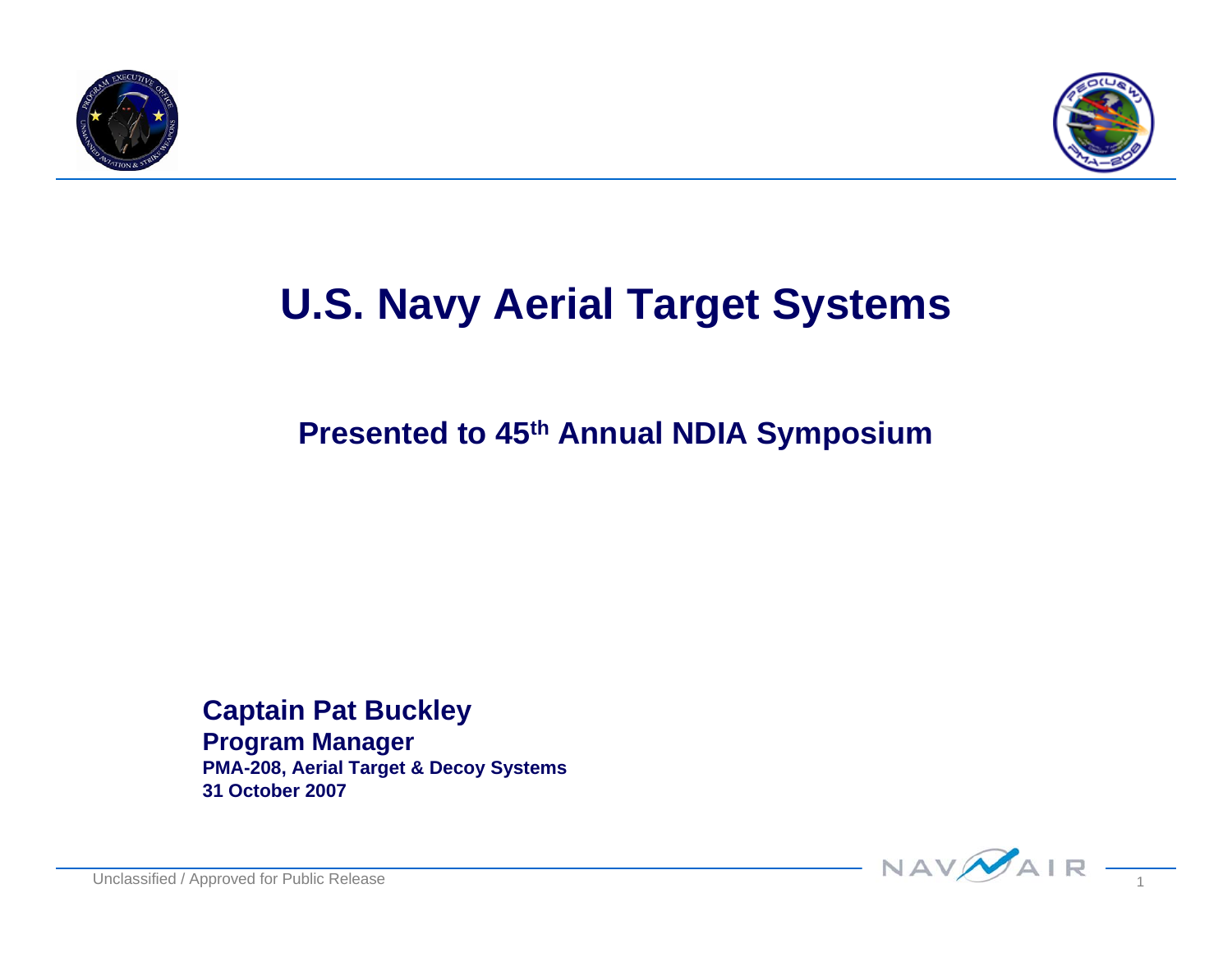





- **Organization**
- Product Line
- **Operating Sites**
- **Supersonic Targets**
- Subsonic Targets
- **Full Scale Targets**
- **Target Control Systems**
- **Summary**

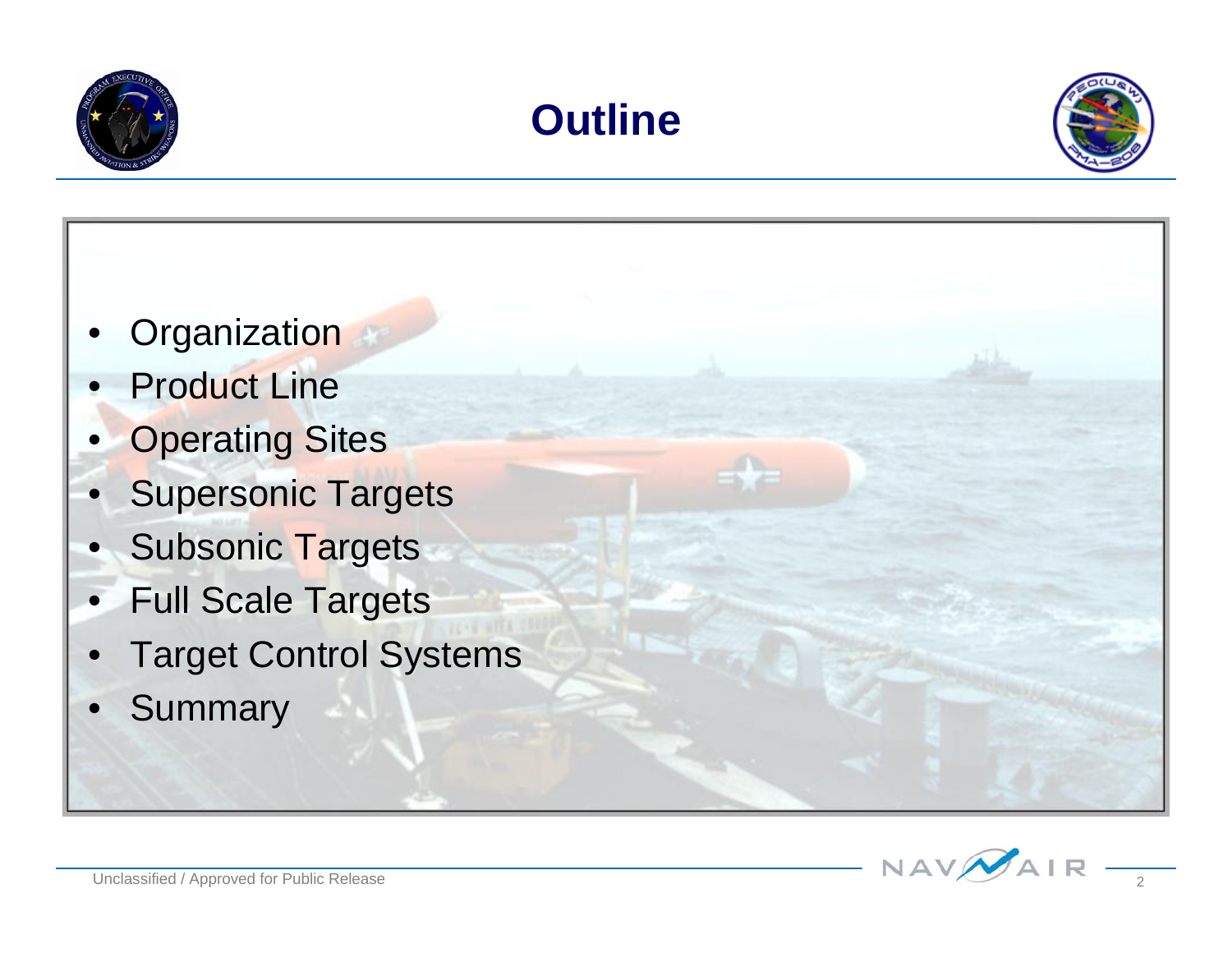

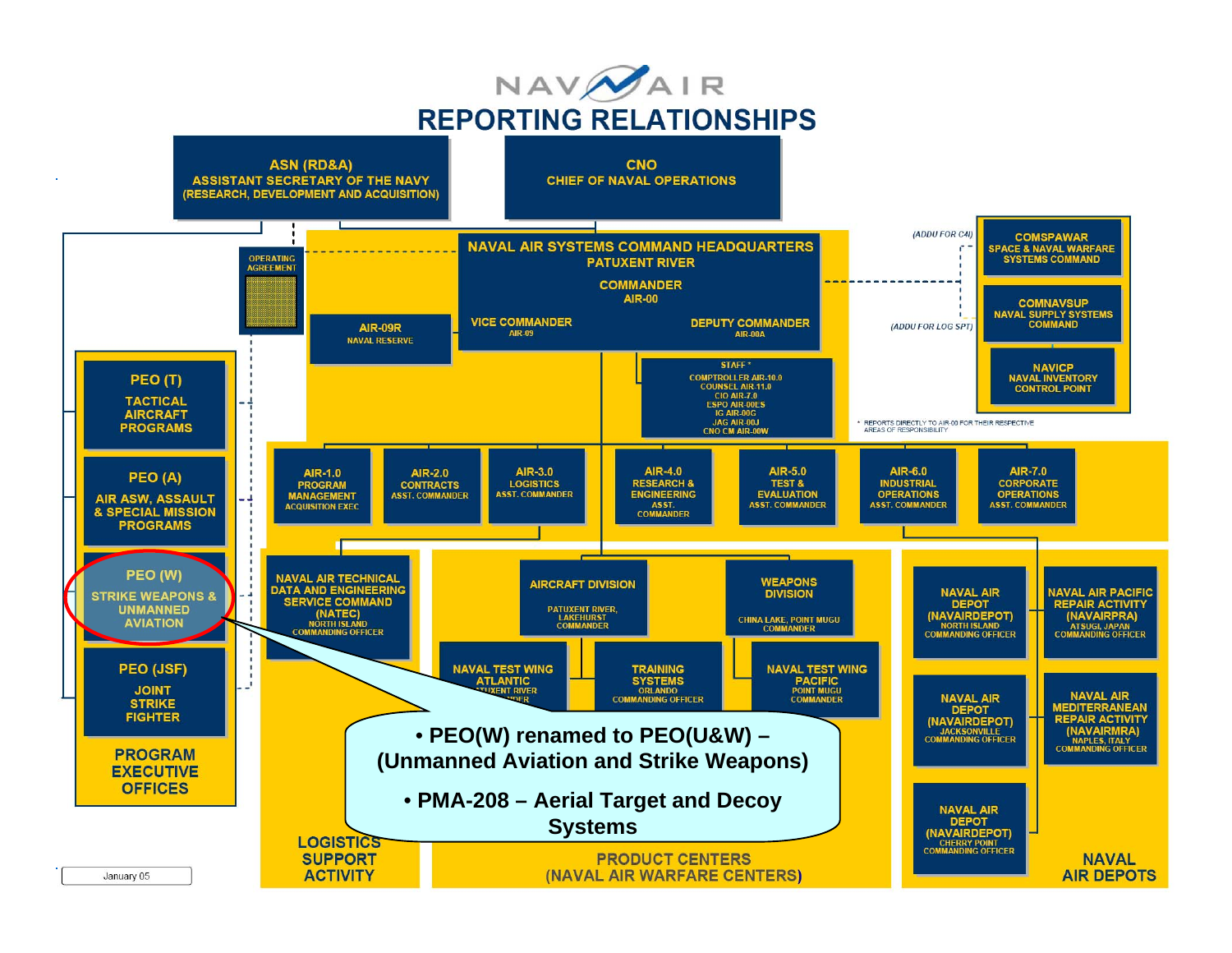

#### **PMA-208 AERIAL TARGET & DECOY SYSTEMS PROGRAM OFFICE 2006**





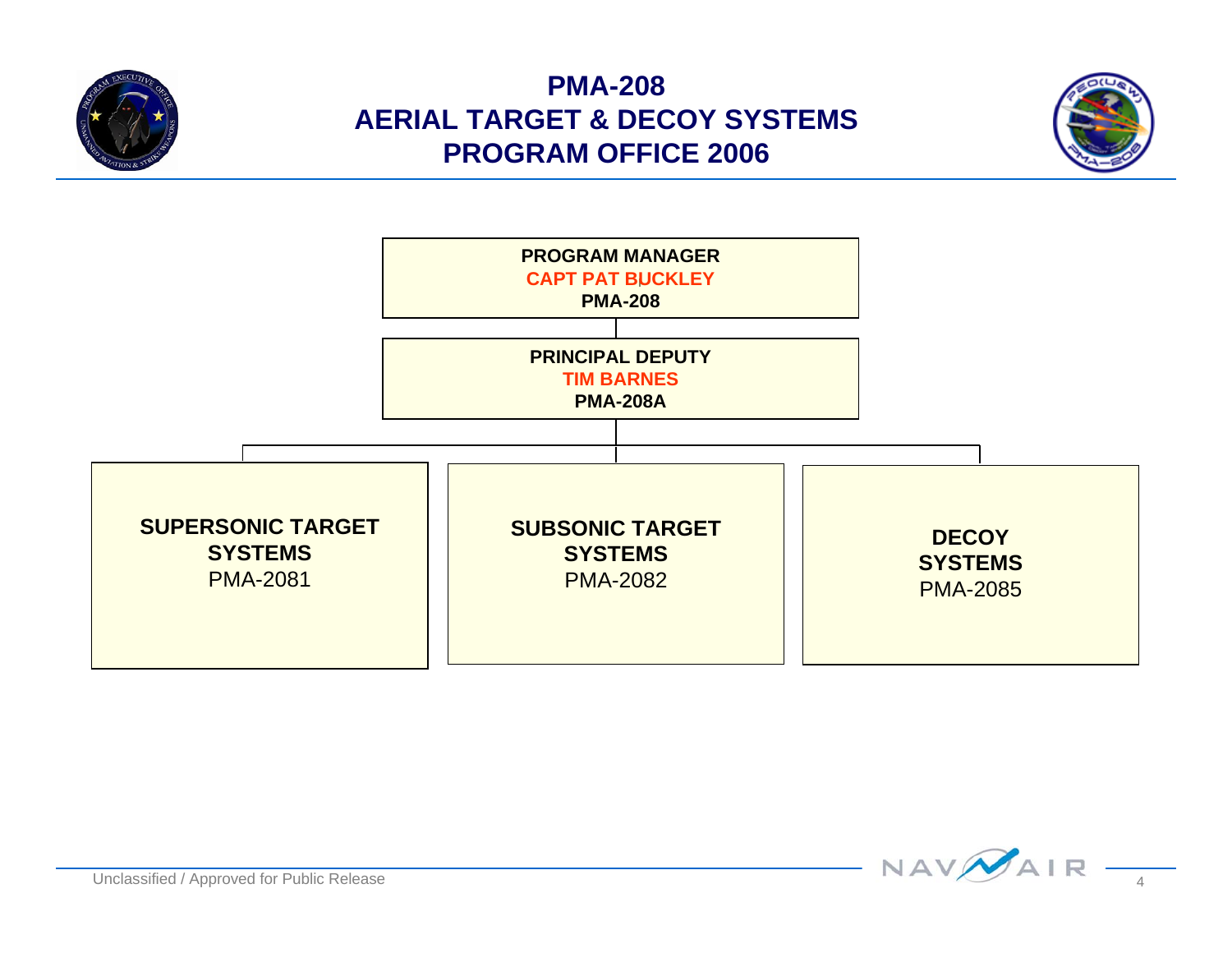

#### **PMA-208 AERIAL TARGET & DECOY SYSTEMS PROGRAM OFFICE 2007**





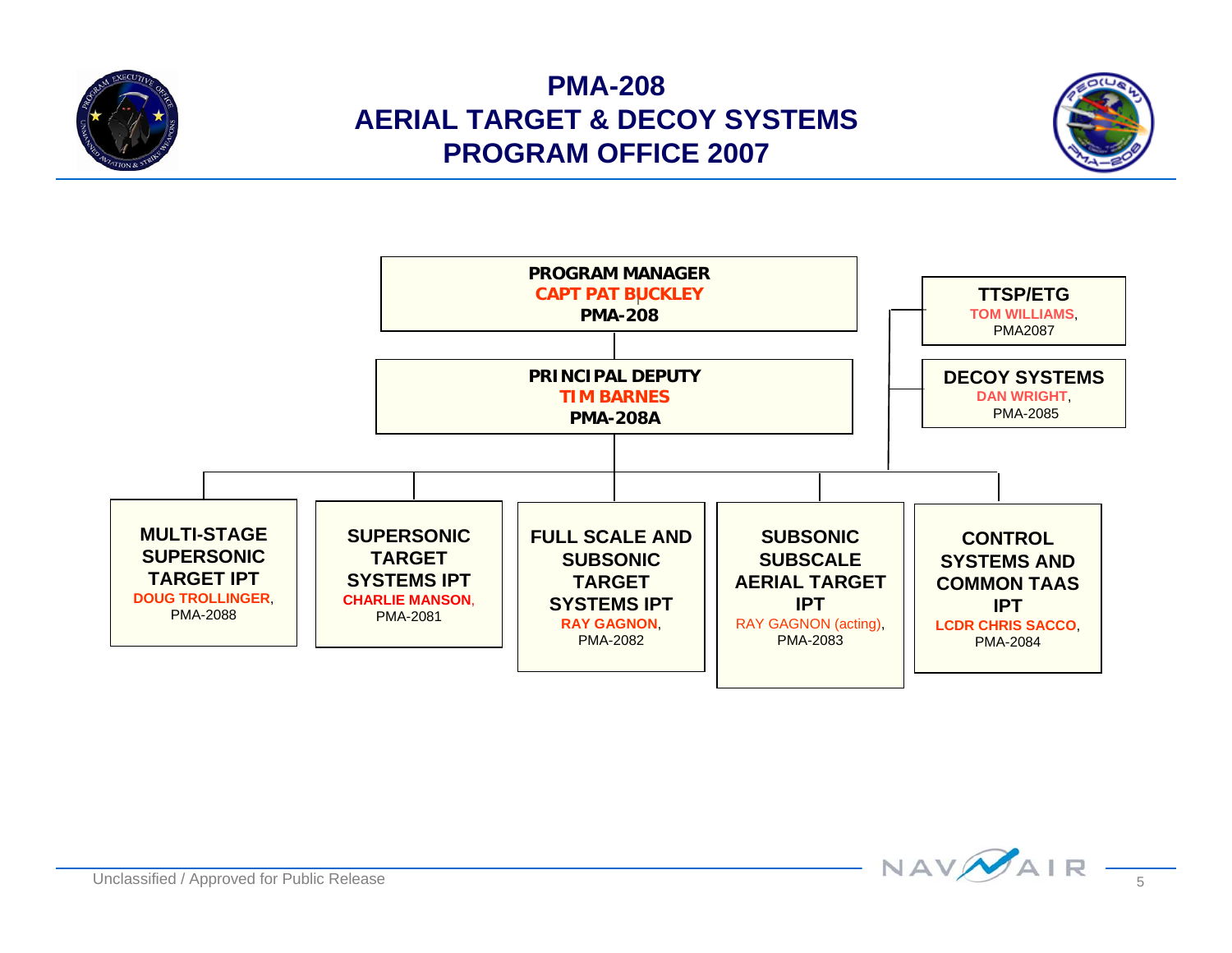

#### **PMA-208 Product Line Fielded**





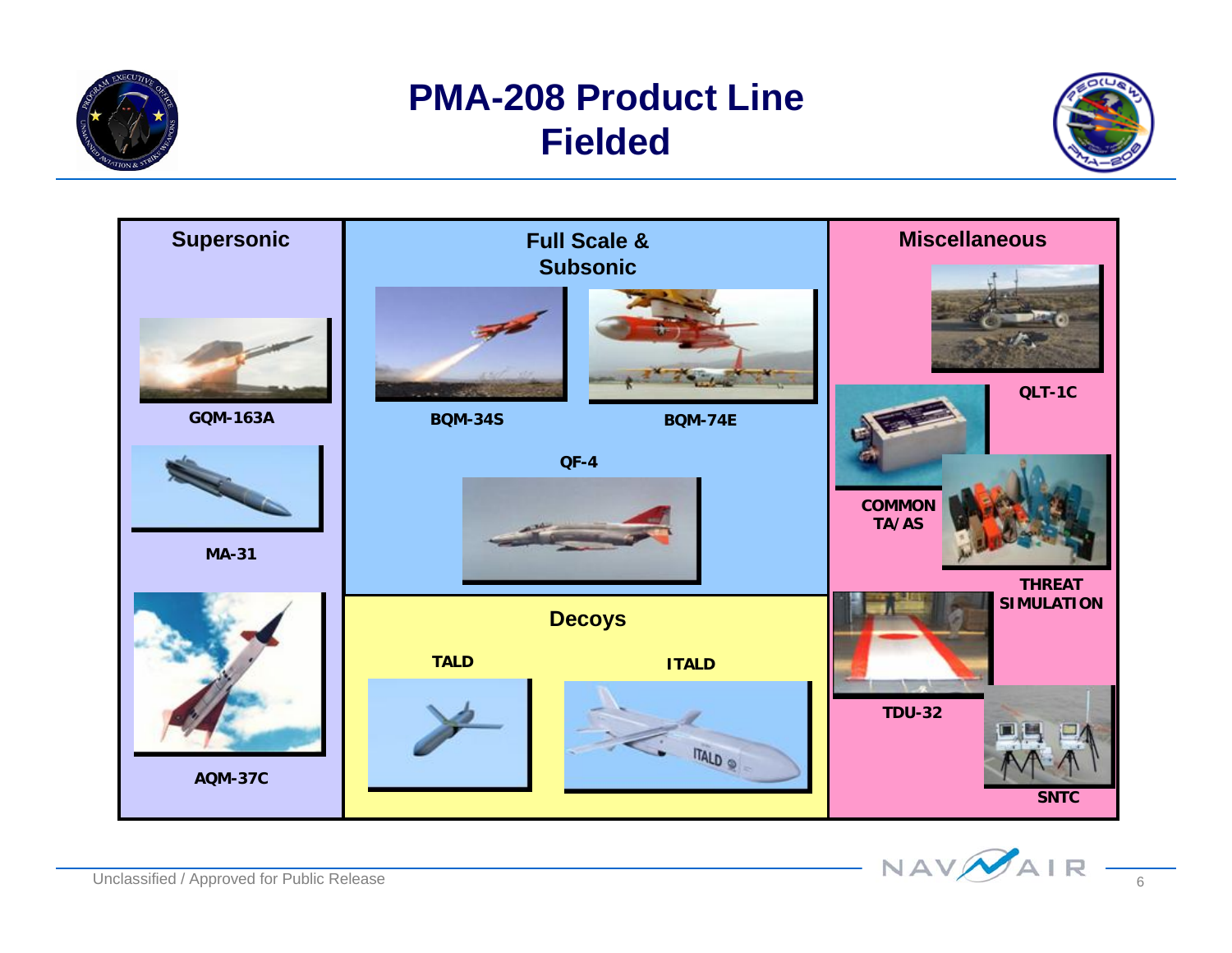

### **Operating Sites**





- **VC-6 decommissioning in summer of 2008**
- **NAVAIR to conduct East Coast ops**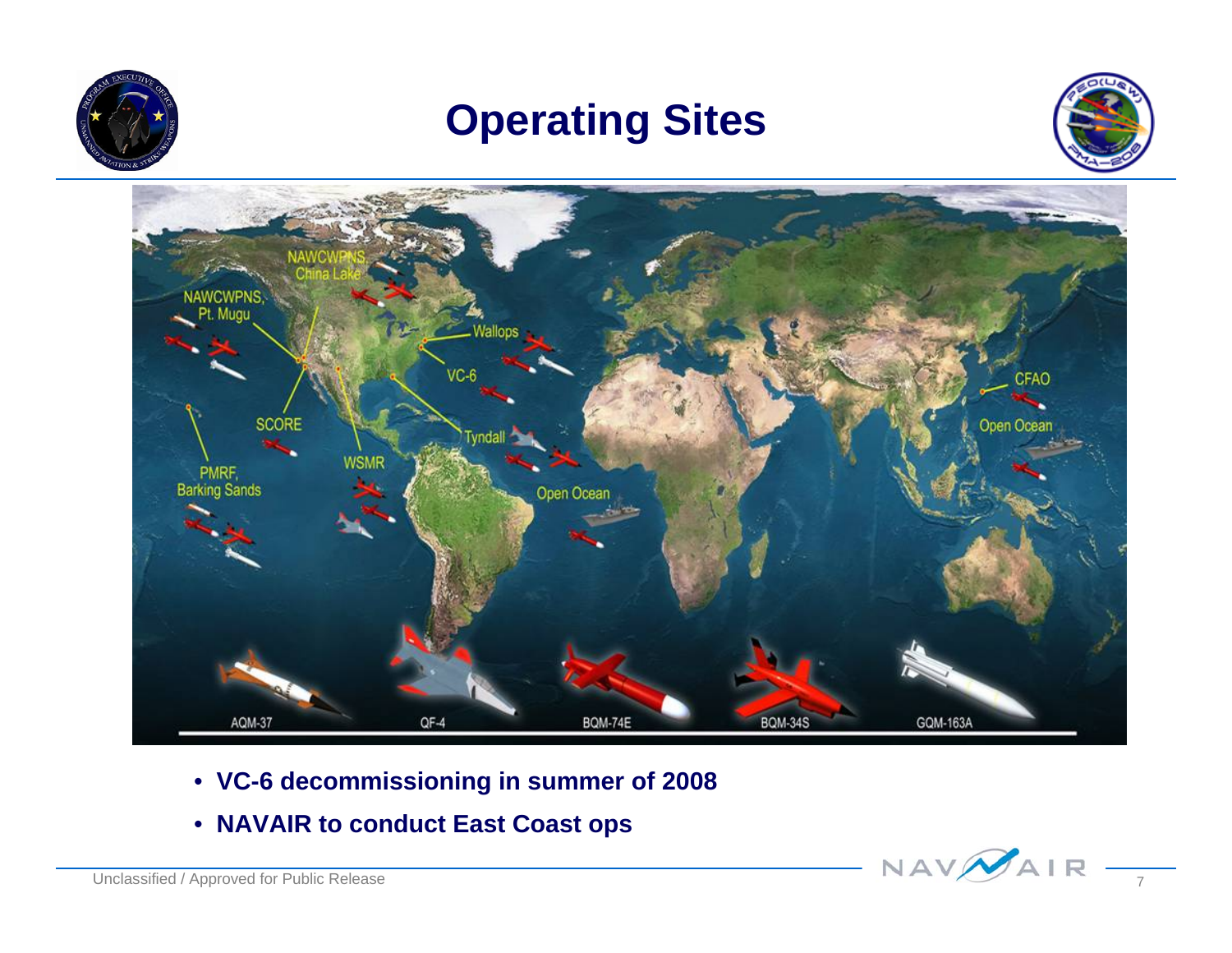



### **Supersonic Targets**

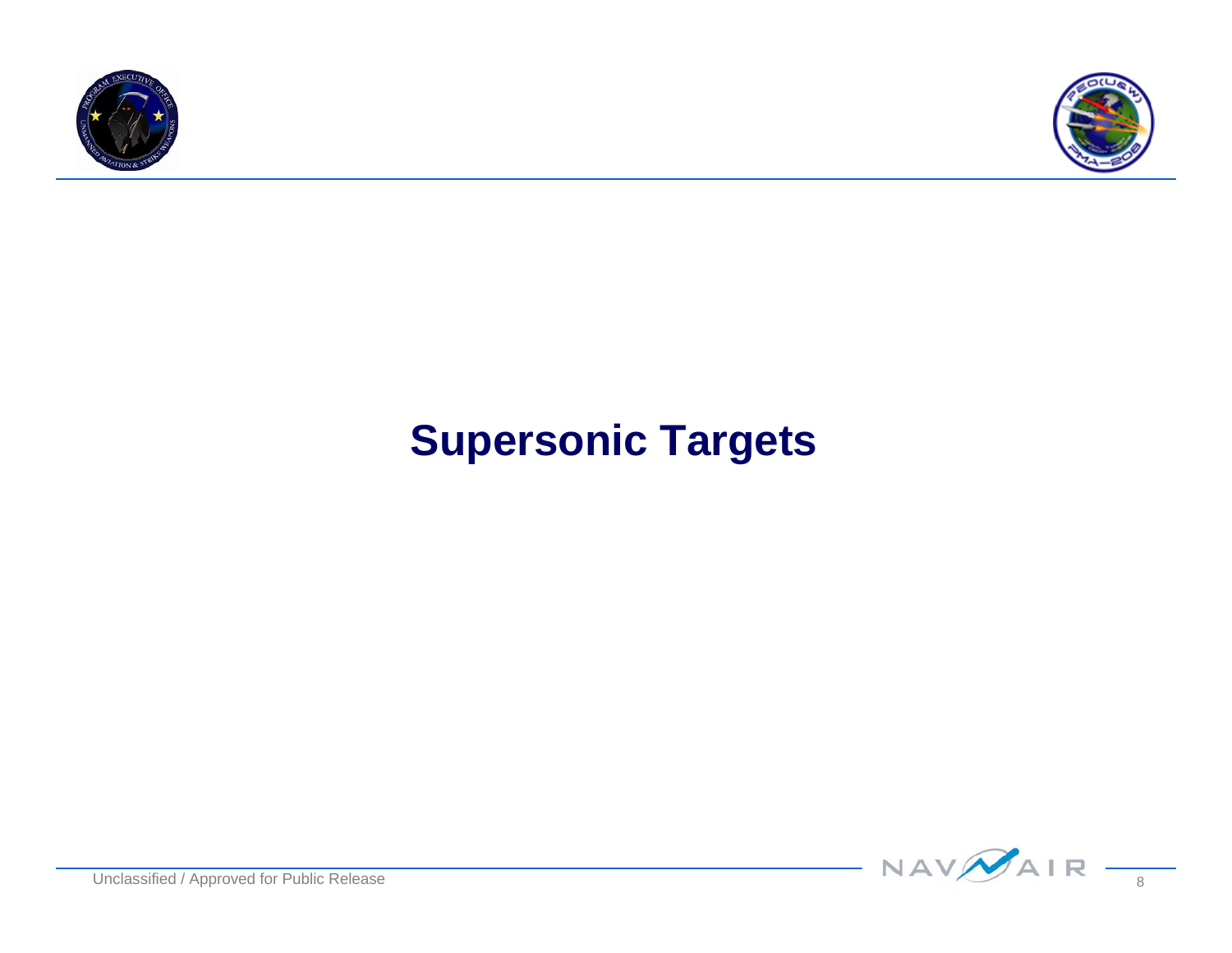

### **GQM-163A Supersonic Sea Skimming Target**





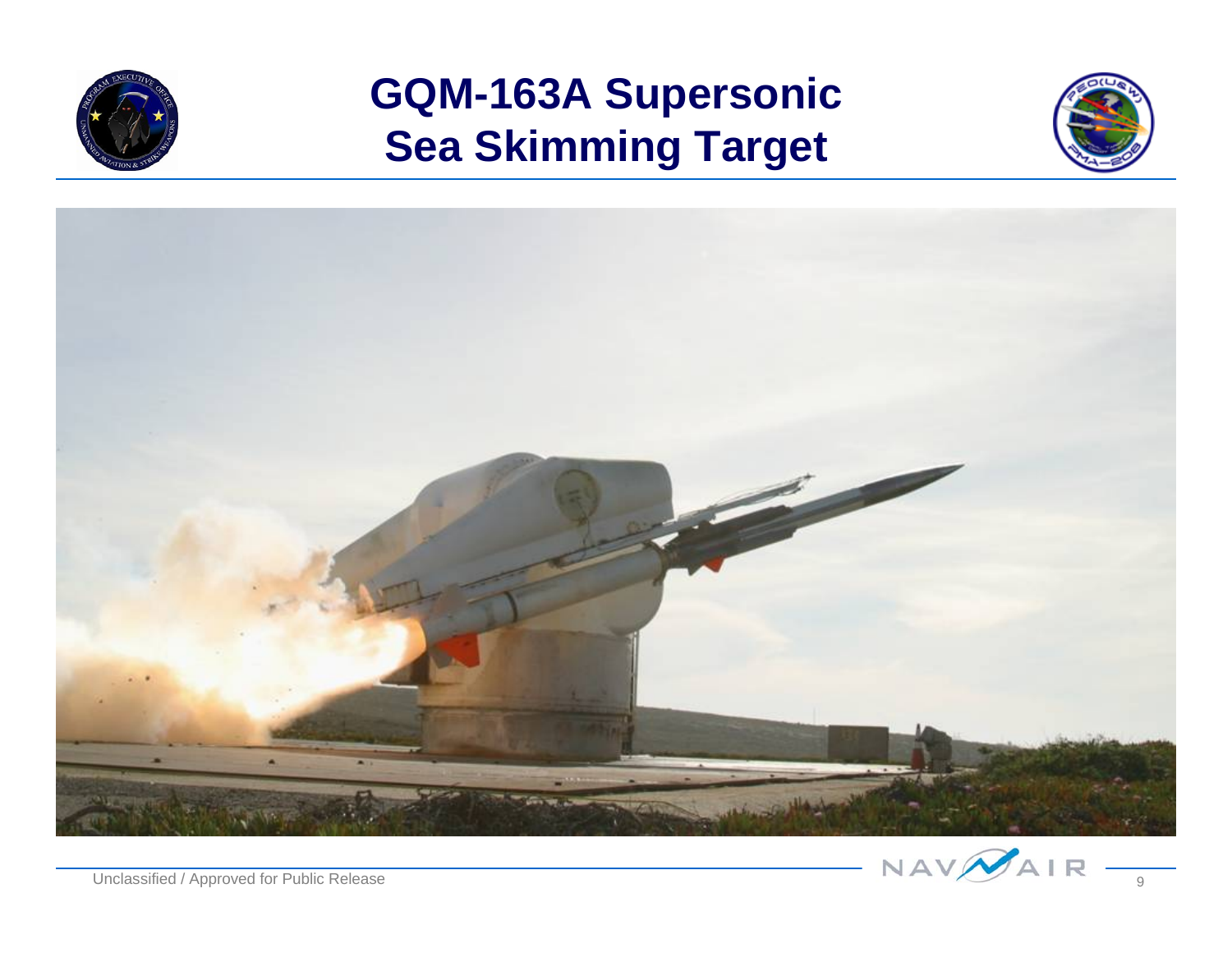



- Operations to date:
	- 6 October 2005; 12 June 2007; 13 June 2007
- FRP-2 contract awarded September 2007
- First Stream Raid OP planned for December 2007
- Plan to award FRP-III Second Quarter FY-08
- Prime Contractor: Orbital Sciences Corporation

#### **GQM-163 Supports Threat A, B & C Requirements**

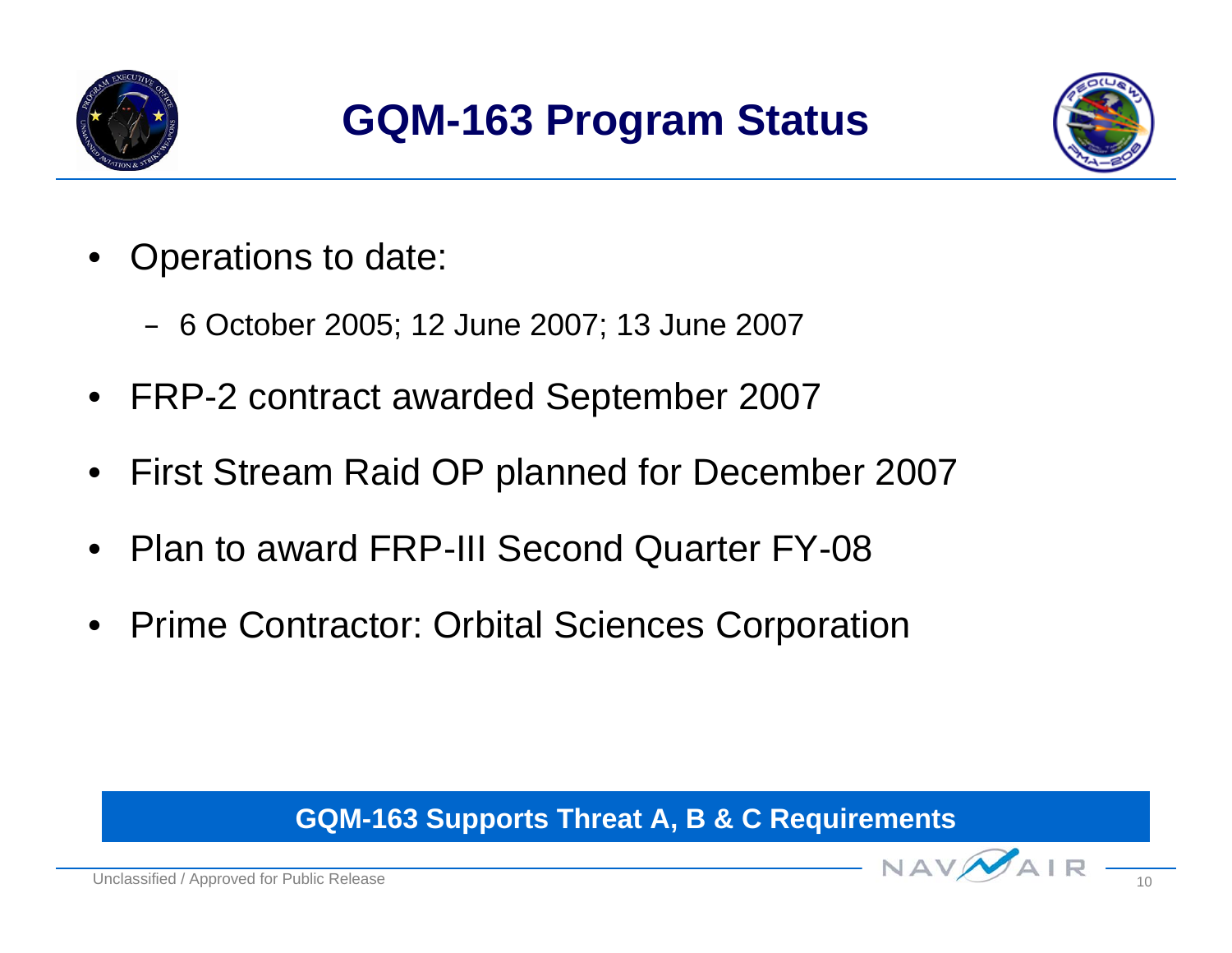### **GQM-163A High Diver Initiative**





- •**High Diver development initiated in March 2006**
- •**Demo expected in mid-2008**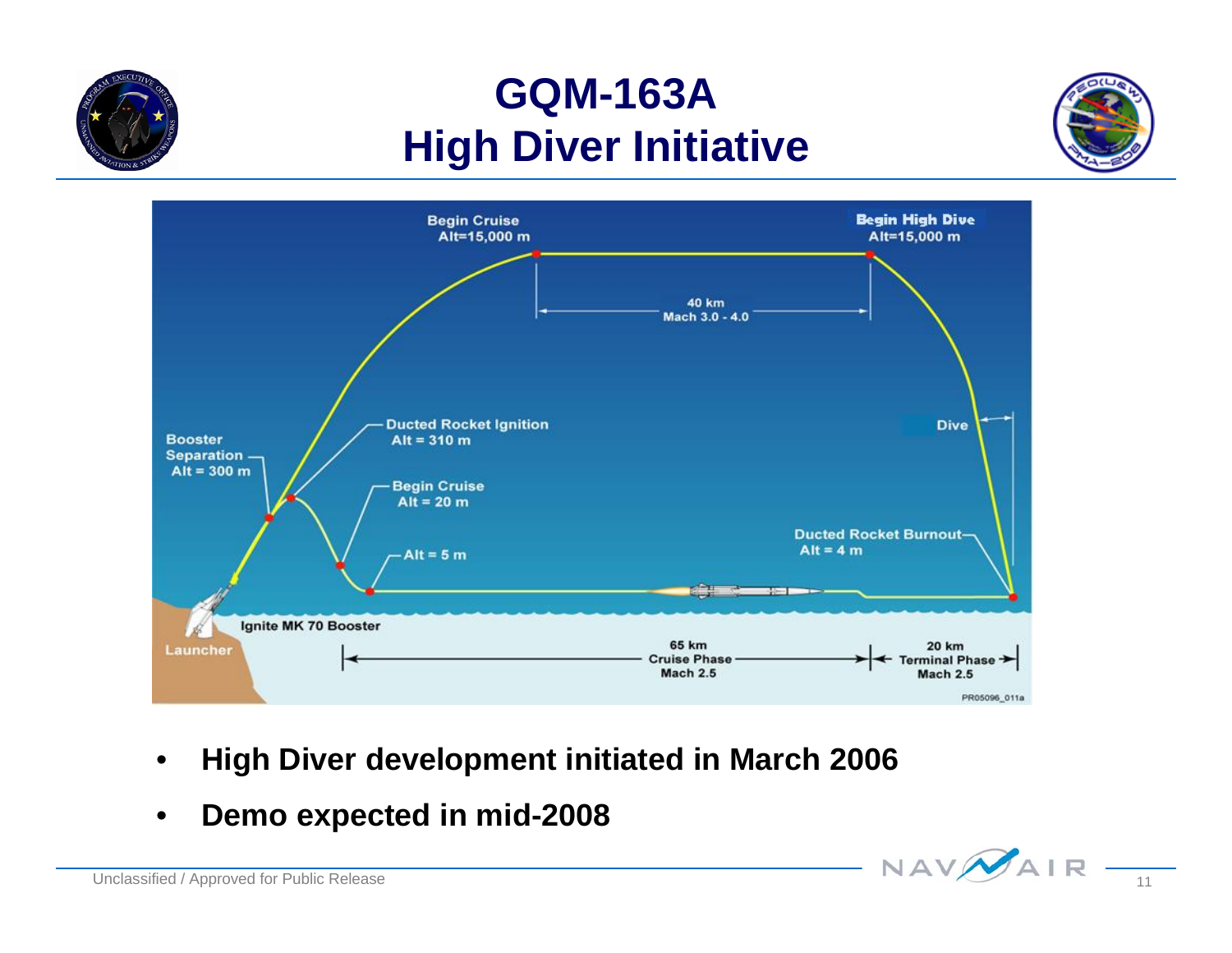







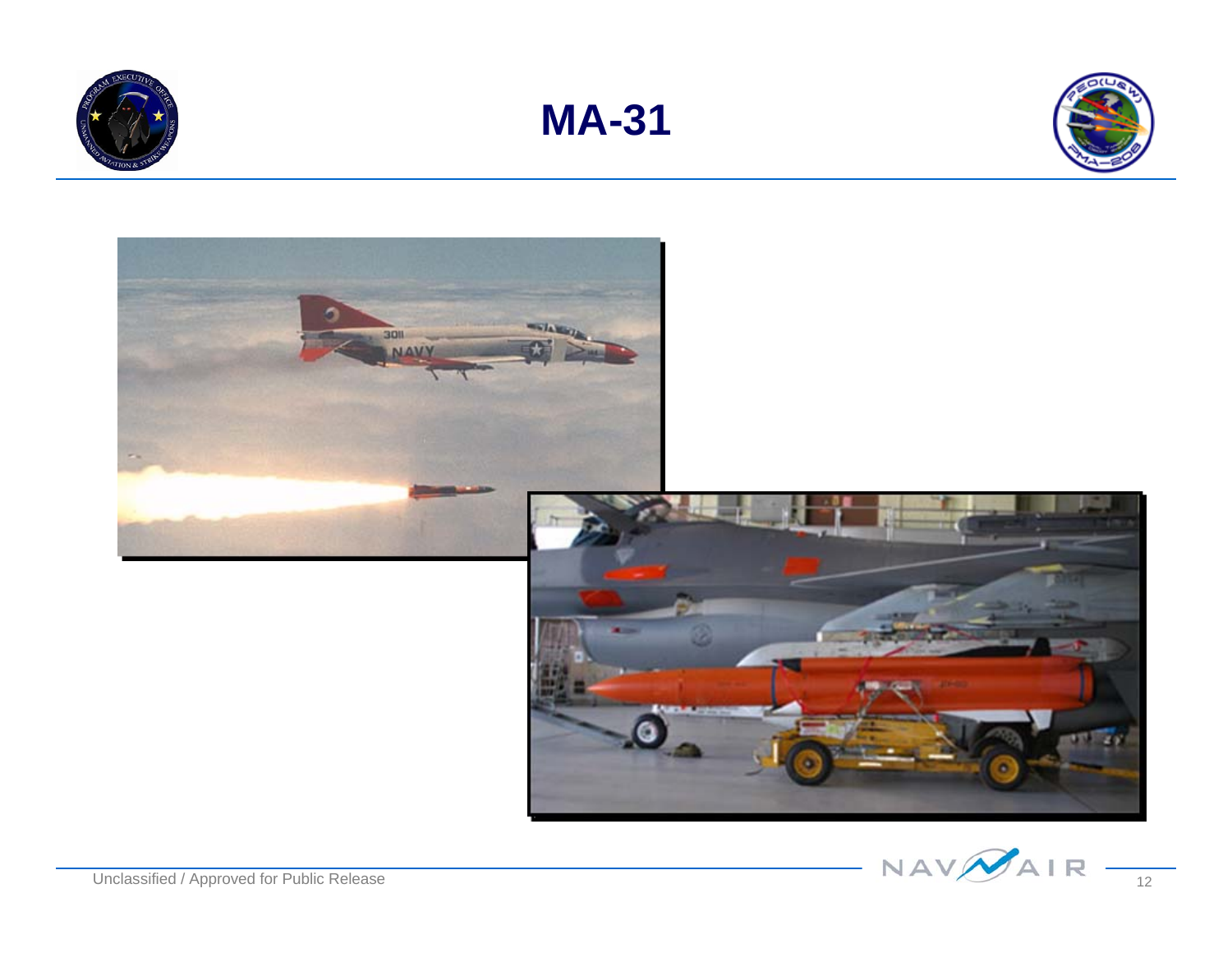



- Program initiated via Foreign Comparative Testing (FCT) & Expanded Demonstration Test (EDT) from 1995-2000
- USN contracted with Boeing for the delivery of MA-31 targets in FY2000
	- Executing plan to close out MA-31 procurement contract due to numerous setbacks beyond Navy/Boeing control
- Conducting Joint Navy (LPD-18) & Army (Patriot) operation in December 2007 at Pt. Mugu range with last remaining assets
	- Expecting final contract closeout after the operation

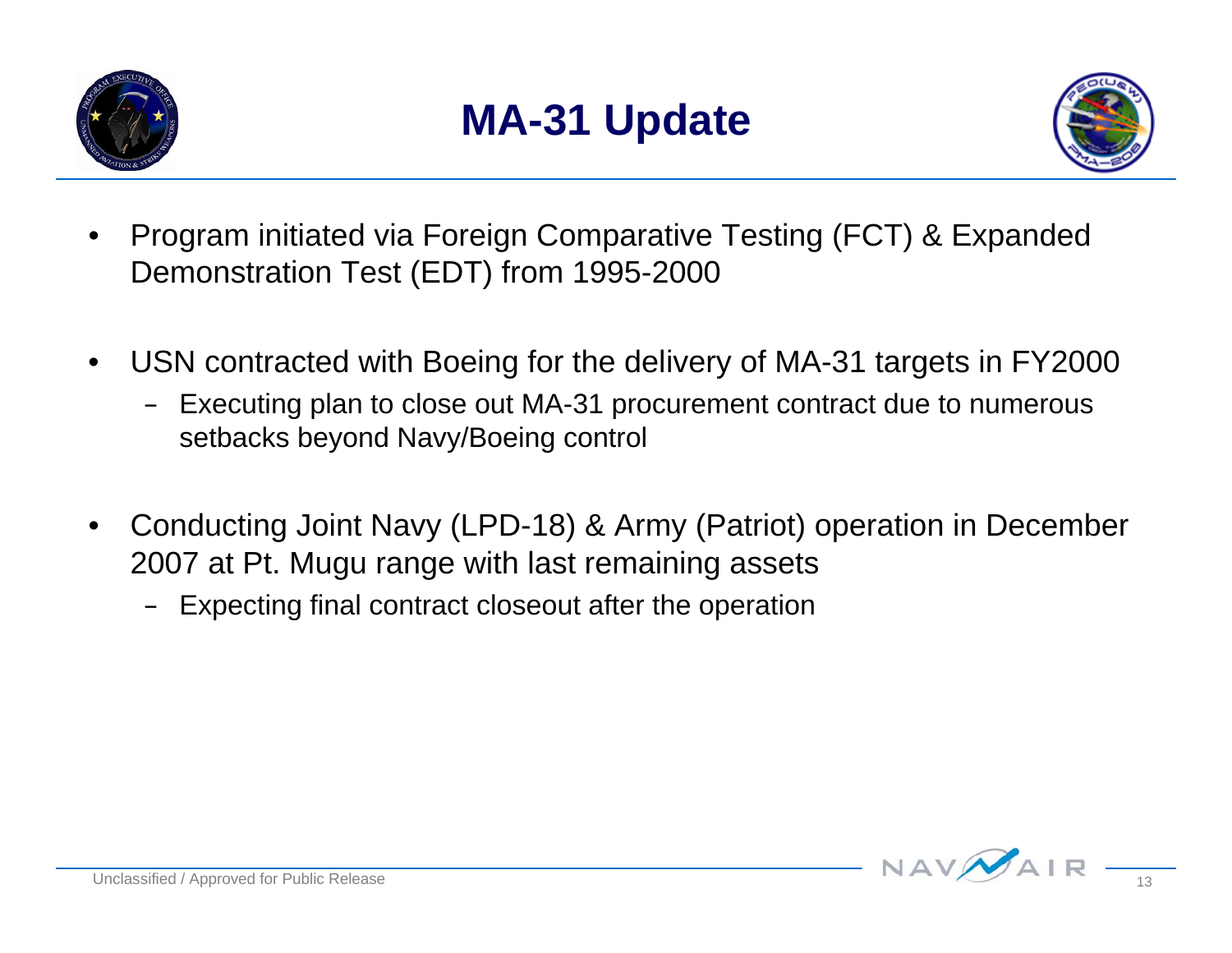





- **Medium to high altitude supersonic cruise with dive capability**
	- $-$  Mach  $2.0 4.0$
	- Range 100 mi
	- $-$  Altitude 1000 ft  $-$  100 Kft
	- Demonstrated TBM profiles (300 Kft, 120 nmi downrange)
	- F-16 launch platform
- **Out of production system**
	- Last Delivery Dec 2001
- **Conduct approximately 10-15 operations per year (~ half FMS)**
- **Potential high-diver surrogate**
	- Low fidelity





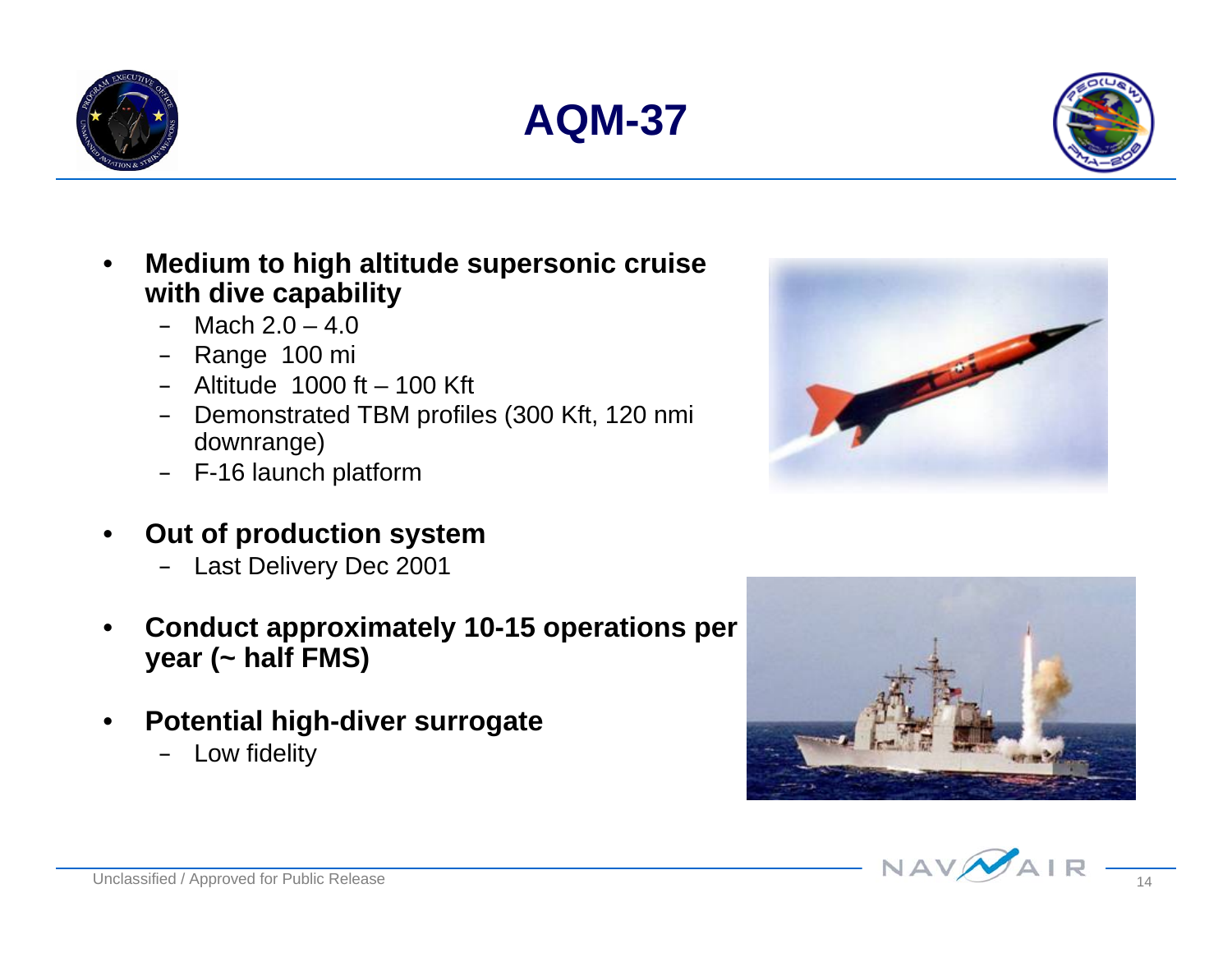

#### **Threat D and Multi-Stage Supersonic Target (MSST)**





The case for a Threat D target has been kicked around for years . . .

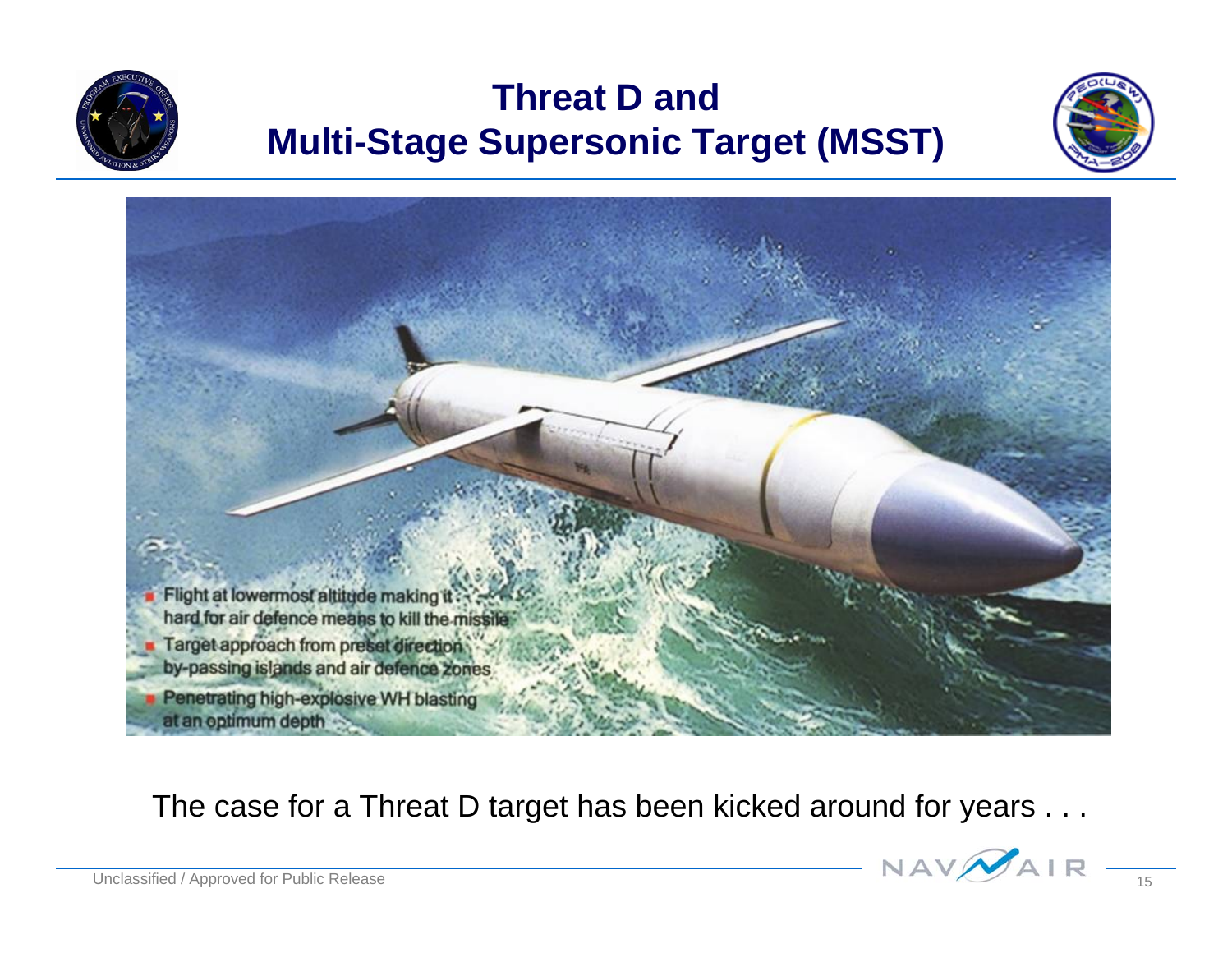





• **Threat D poses challenging T&E requirements**

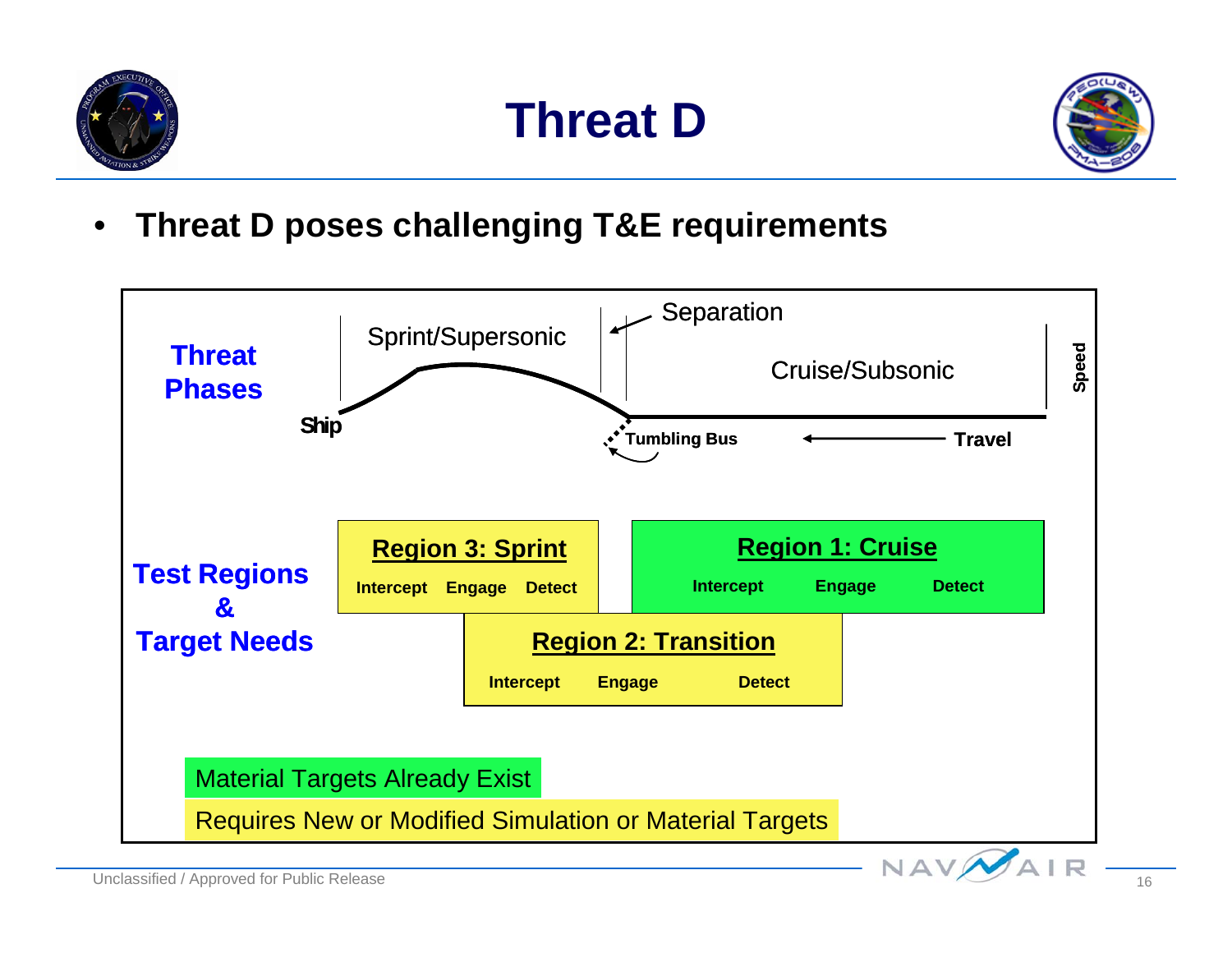



- **Requirement & Resourcing** 
	- Navy did not fund target development in POM-08 budget submission
	- DEPSECDEF directed Threat D study. Study completed April 2007
	- Study recommended target development. Navy endorsed.
	- OSD 3-Star Programmer review supported the development of a Threat D Target
		- Agreed with study conclusions and Navy's recommendation
	- October 2007 CDD in Final Navy review, approval anticipated mid-November 2007
- **Acquisition** 
	- PMA-208 MSST team stood up in May 2007
	- Draft RFP posted 25 July 2007
	- Industry Day held 31 July 2007
	- Planning to release Request For Proposal (RFP) in November 2007
	- Anticipating 4.5 year System Development & Demonstration effort, with follow-on contract for Low Rate Initial Production and Full Rate Production
		- Planning to award SDD contract in FY08

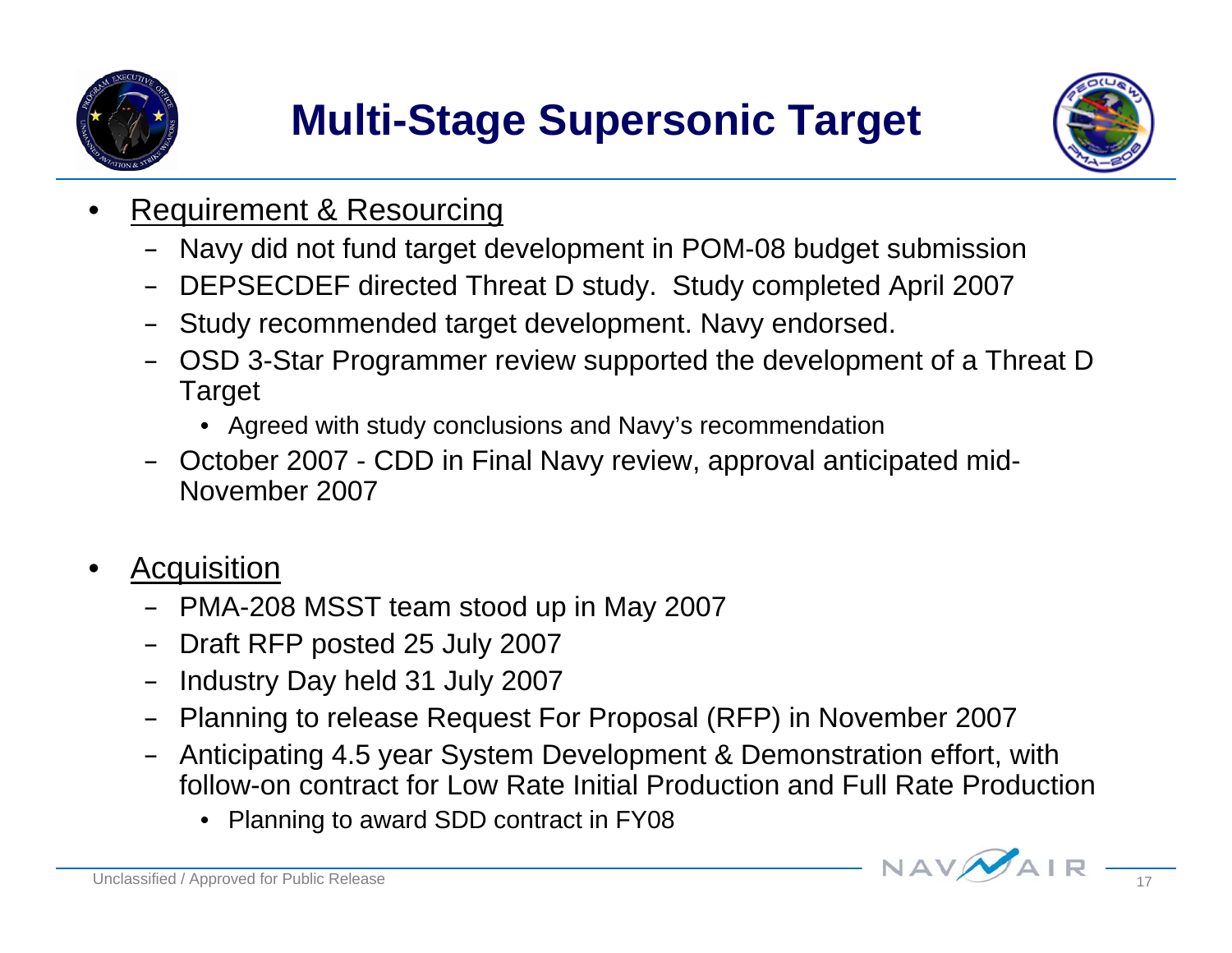



- GQM-163 Coyote in production
	- Meets Threat A, B, & C SSST requirements
	- Superb performance. Coyote will be long term workhorse for SSST mission
	- GQM-163 high dive capability being developed
- MA-31
	- Last assets will be expended in December 2007
	- Program to be completed
- AQM-37
	- Potential near-term high diver surrogate
- Multi-Stage Supersonic Target
	- Navy Team stood up May 2007
	- CDD in final approval process
	- RFP release planned for November 2007
	- Anticipated contract award 3rd quarter FY08

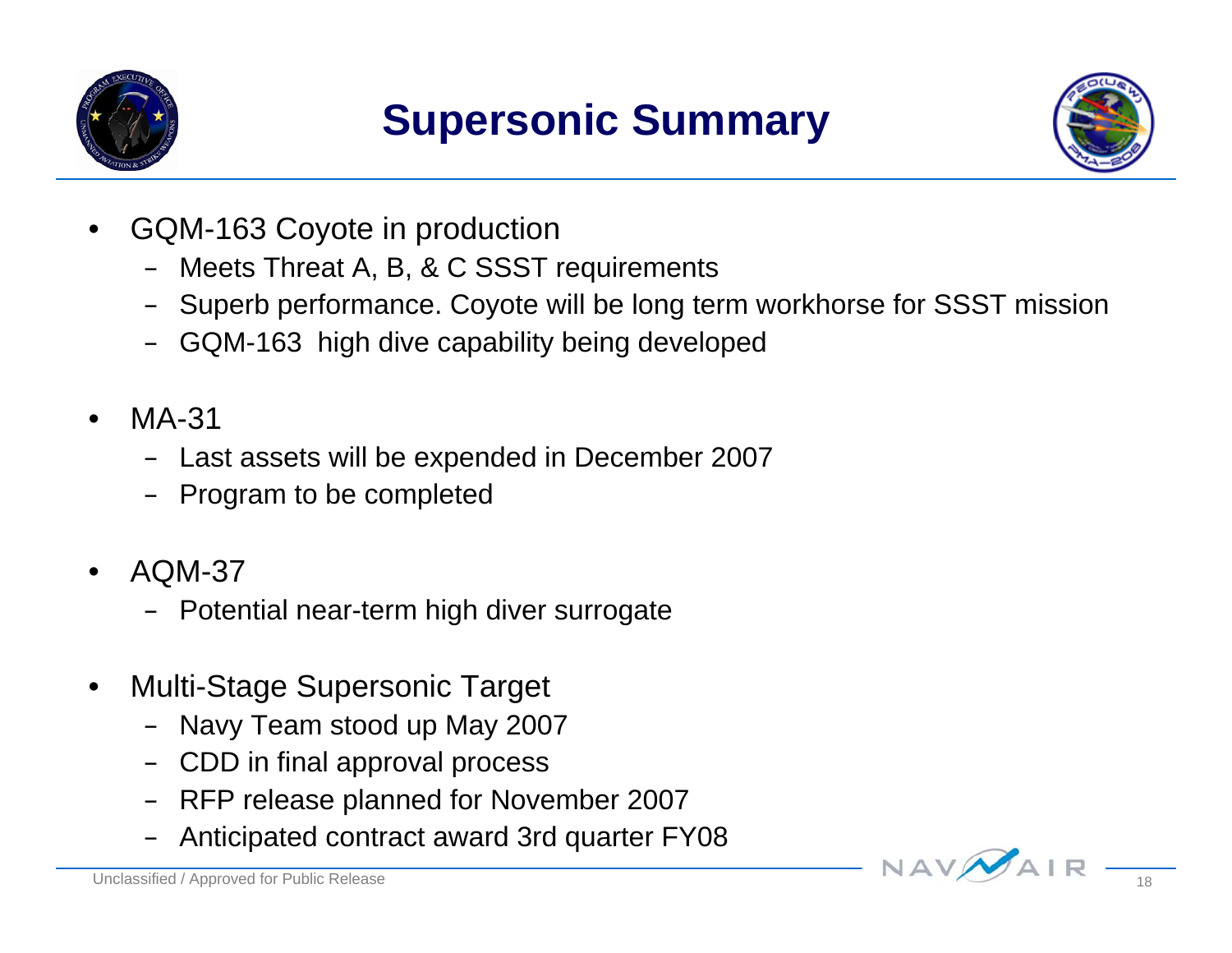



### **Subsonic Targets**

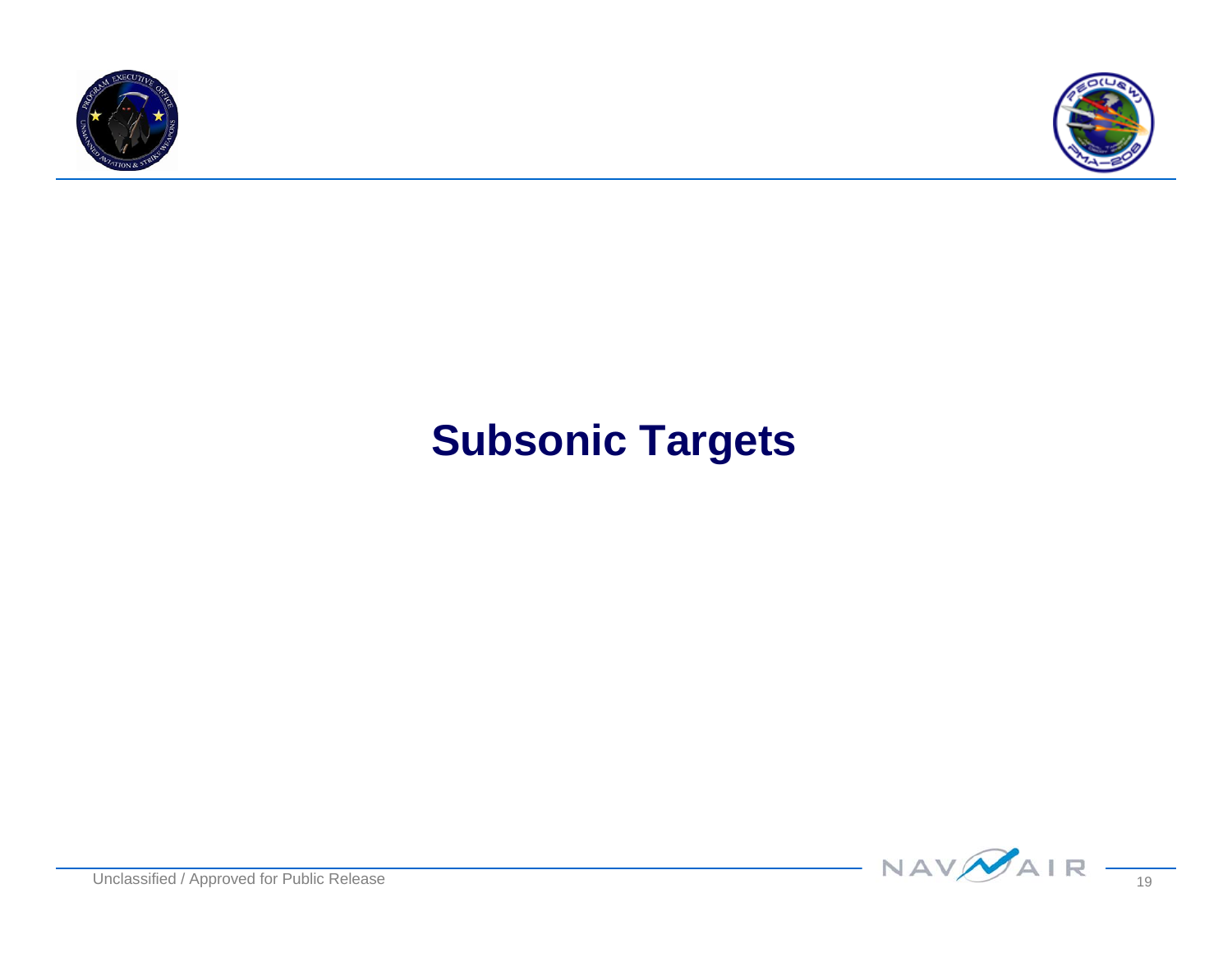#### • **Sustainment**

- Maintain required inventory
- **Missions**
	- Low fidelity A/C simulator
	- T&E workhorse special configurations
		- Harpoon Seeker integration

#### • **Product Improvements**

- UIAU integration:
	- Replace existing autopilots with UIAU from BQM-74
	- Common avionics, radar altimeter, Support Equipment with current production BQM-74E
	- Reduced logistics
	- Avoid obsolescence
	- Allows for performance growth if required
		- LACE
		- PAWN

#### • **Prime contractor – Northrop Grumman**

**Current Inventory ~ 200 FY06 Ops/Expenditures – 19/2 FY07 Ops/Expenditures – 14/3**







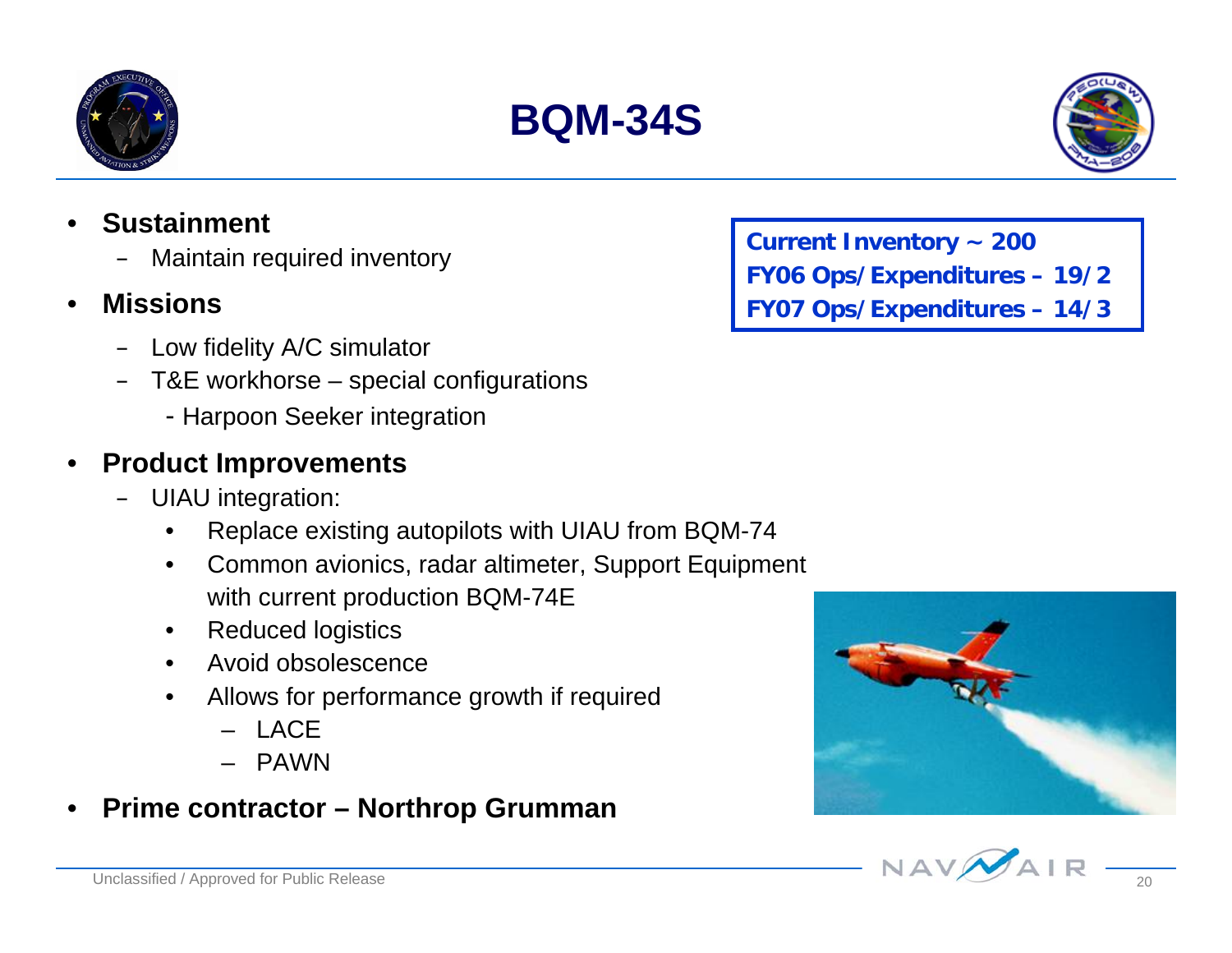

- **Production**
	- Procurement rate 60/yr
	- Training and T&E workhorse
- **Missions:**
	- High fidelity Anti-Ship Cruise Missile (ASCM) Surrogate
	- Low-fidelity A/C simulator
		- Altitude:  $7 \text{ ft} 40 \text{ Kft}$
		- Endurance: 68 min
		- Ground Launch; Shipboard Launch;
		- Air Launch: C-130, Gulfstream, F-16

#### • **Product improvements**

- Programmable semi-autonomous waypoint navigation
	- Selectable Lost Carrier Sensitivity from waypoint to waypoint
	- Return to Recovery Area
	- FY08 limited fielding planned

#### • **Prime contractor – Northrop Grumman**

**Current Inventory ~ 265 FY06 Ops/Expenditures – 235/62 FY07 Ops/Expenditures – 158/52**





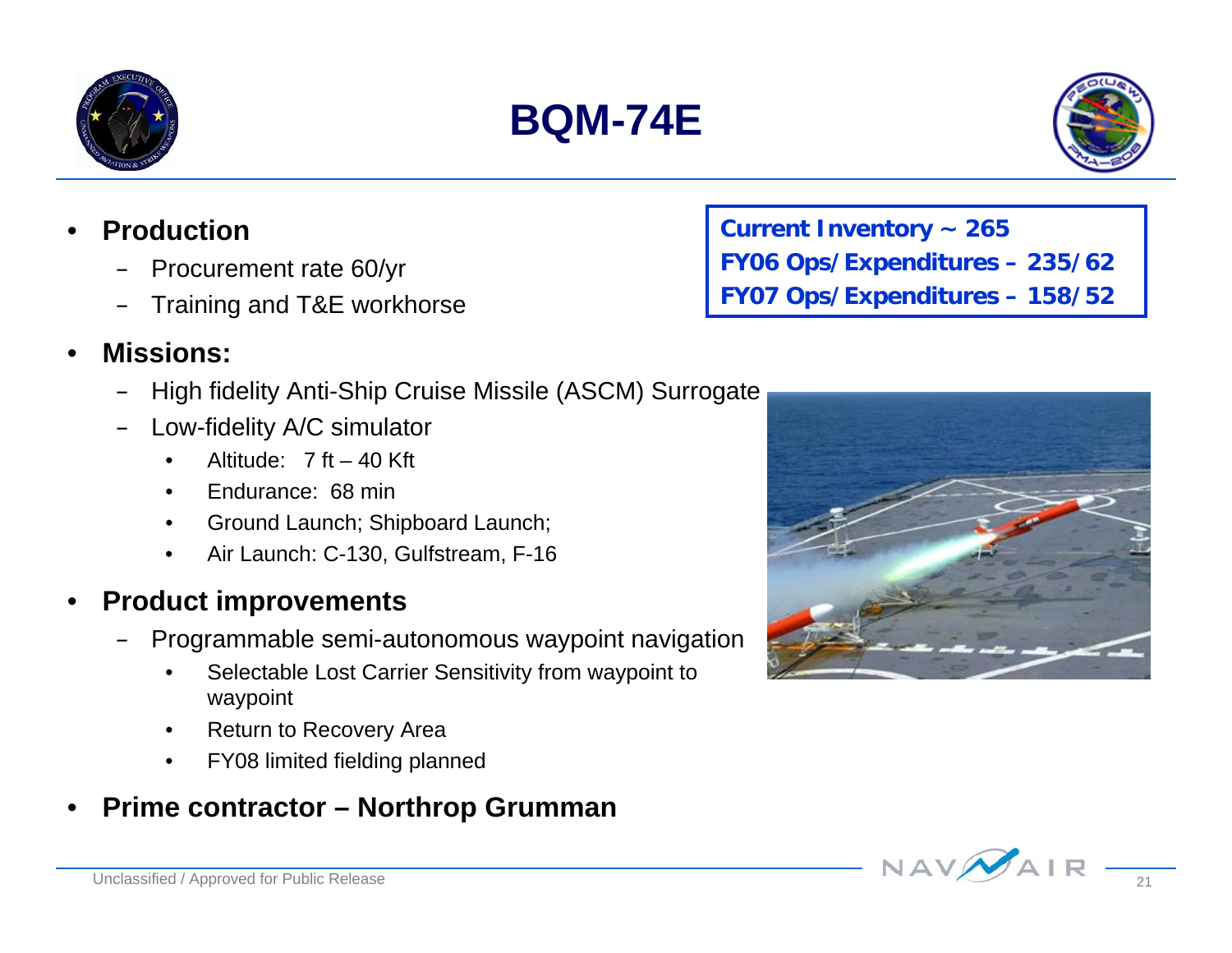

## **Subscale Subsonic Aerial Target (SSAT)**



- Need for a high fidelity subsonic target vehicle that meets Navy requirements
- Performance requirements being validated
- Considering full and open competition for a fly-off
	- Opportunity for Navy to evaluate SSAT candidates
	- Potential for RFP release in late FY08/early FY09
	- Potential multiple award in FY09 for fly-off
		- Down select to single source for production

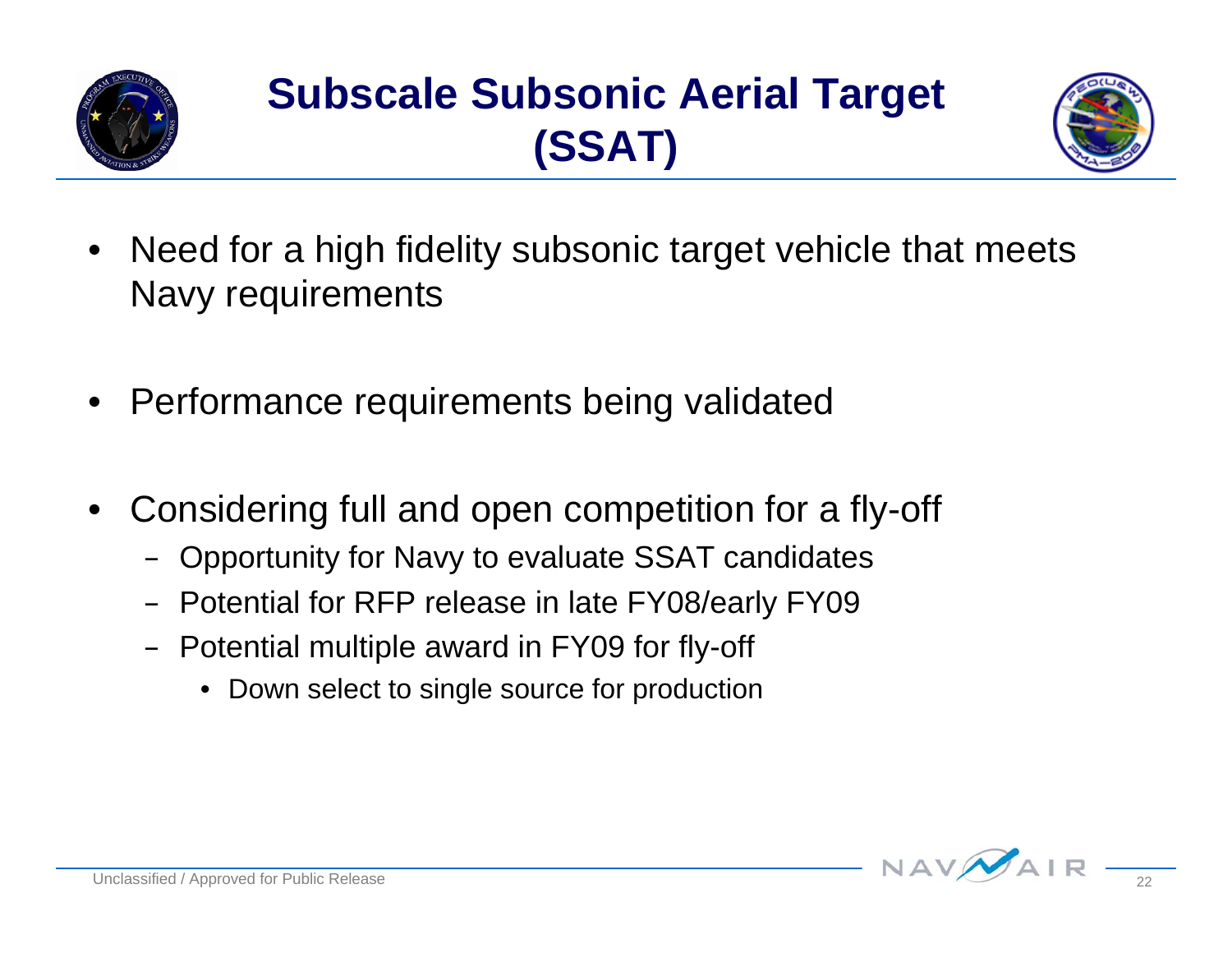



- Navy strategy to "open aperture" to explore wider range of subsonic targets that may fulfill Navy needs
	- Goal is to ensure long-term best value performance & affordability
	- Demonstration initiative underway
- Contract competitively awarded to Composite Engineering, Inc. (CEi) of Sacramento, CA in September 06
	- Design based on Air Force BQM-167A
	- Five flight demonstrations planned
		- First flight 26 September
		- Second flight planned for 31 October

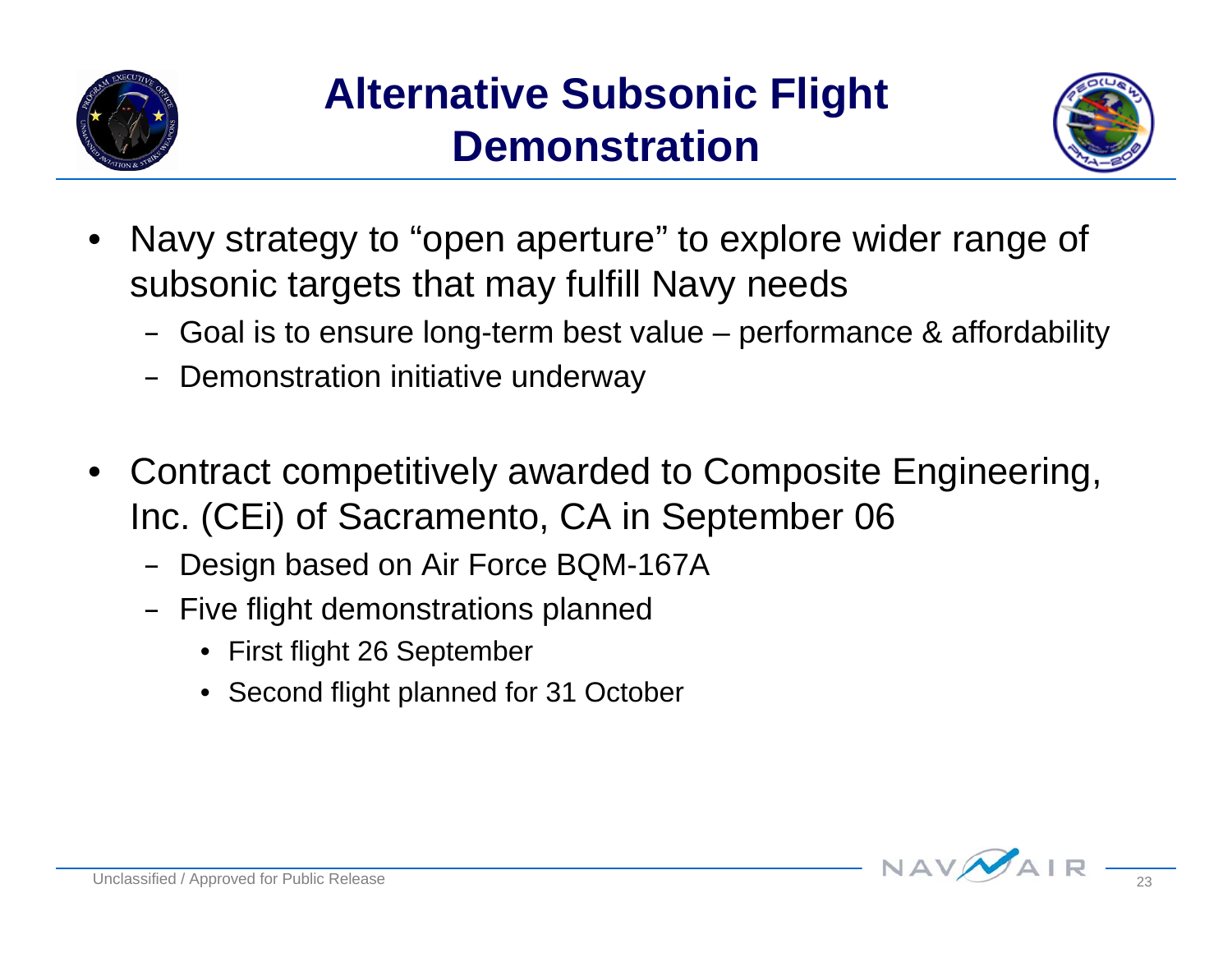



- ASCM Threat capabilities drive Navy subsonic target requirements
- BQM-34 still a viable system
	- Existing inventory will last indefinitely at current usage rate
- BQM-74E remains Navy workhorse
	- Relatively low cost
	- Shipboard & air launch capable
- Follow-on subsonic target needed to meet current requirements

#### **Navy pursuing strategy to identify tomorrow's subsonic target**

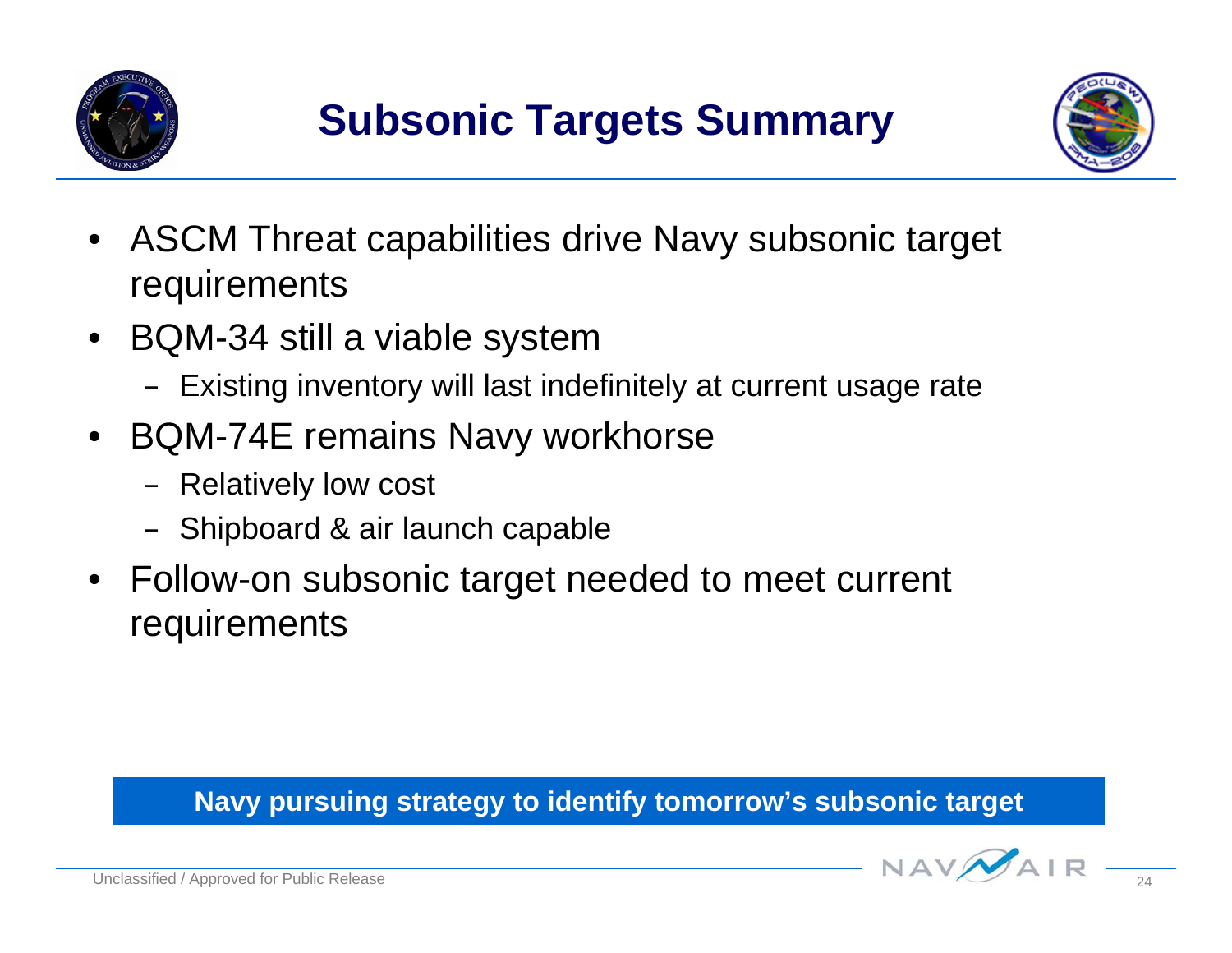



### **Full Scale Targets**

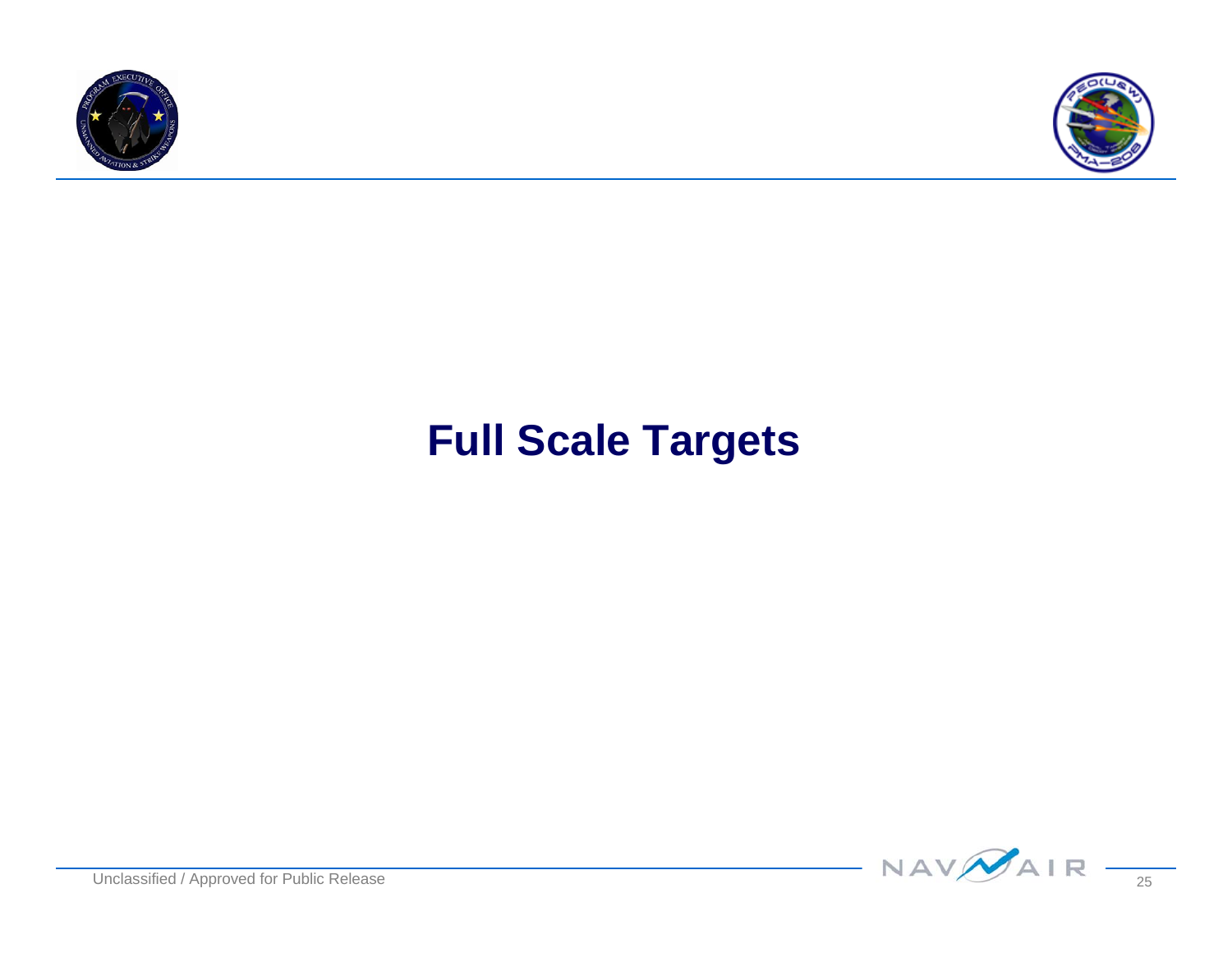





- QF-4
	- Operating at Tyndall & White Sands Test Ranges
	- Air Force existing contract runs thru Lot 15 (FY09)
	- Plan to award new contract for two Lots in FY-10 & FY11
	- Last deliveries in FY13 from procurements in FY-11
- AST QF-16
	- Replacement for the QF-4
	- Air Force lead program
		- Navy providing requirements inputs and funding
	- IOC 3QFY15
	- $-$  ~15 years of production at 25 A/C per year

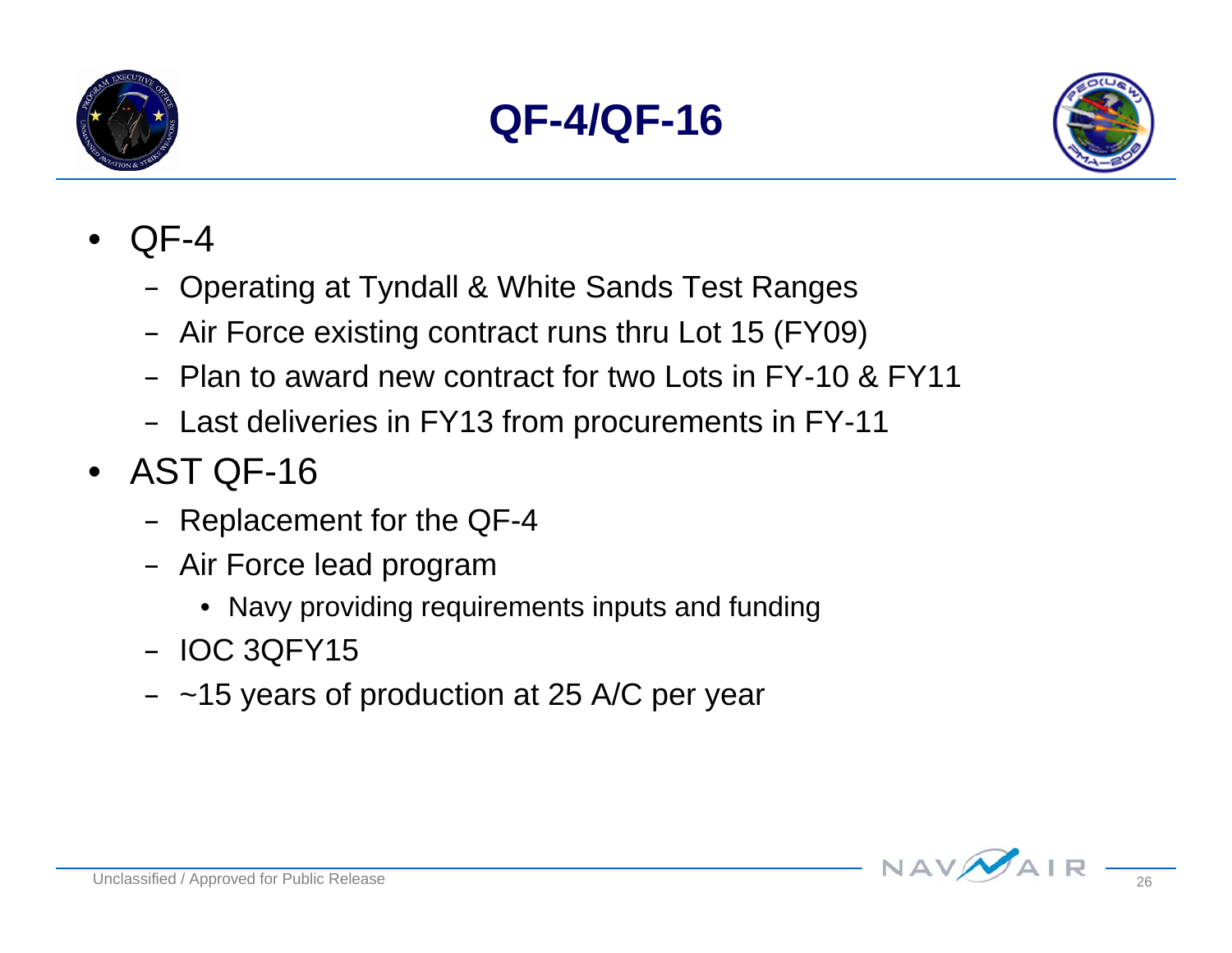

## **Mobile Land Targets**



#### • **Requirement**

- Fast, highly maneuverable, threat representative vehicles for aircrew training
- Enable JTACS & aircrew to identify & engage moving targets not normally associated with traditional enemy forces

#### • **FY08 Planning**

- Low Rate Initial Production award
- 'Kit' concept
	- Vehicle
		- New or used
		- Control System
		- Autonomous or remote controlled





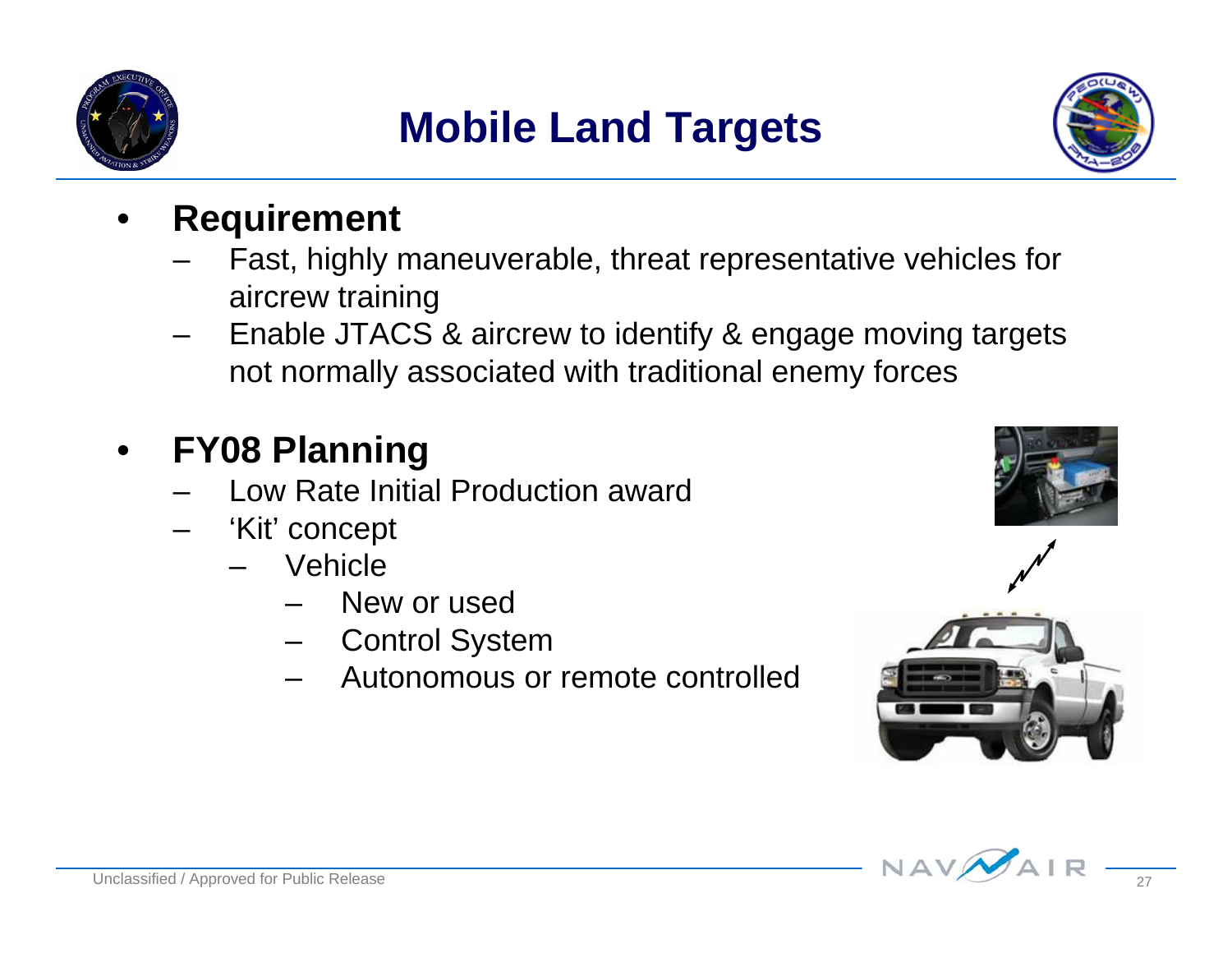

## **UAV Target**



- **Requirement** 
	- Provide the Navy/Marine Corps a test capability to represent an attack UAV that can:
		- Loiter above the battlefield
		- Search and home in on specified targets/ signals
		- Dives  $\sim$ 90 $^{\circ}$  on the target
		- Detonate high explosives
- No existing targets are threat representative
- Working with requirements office to formalize requirement



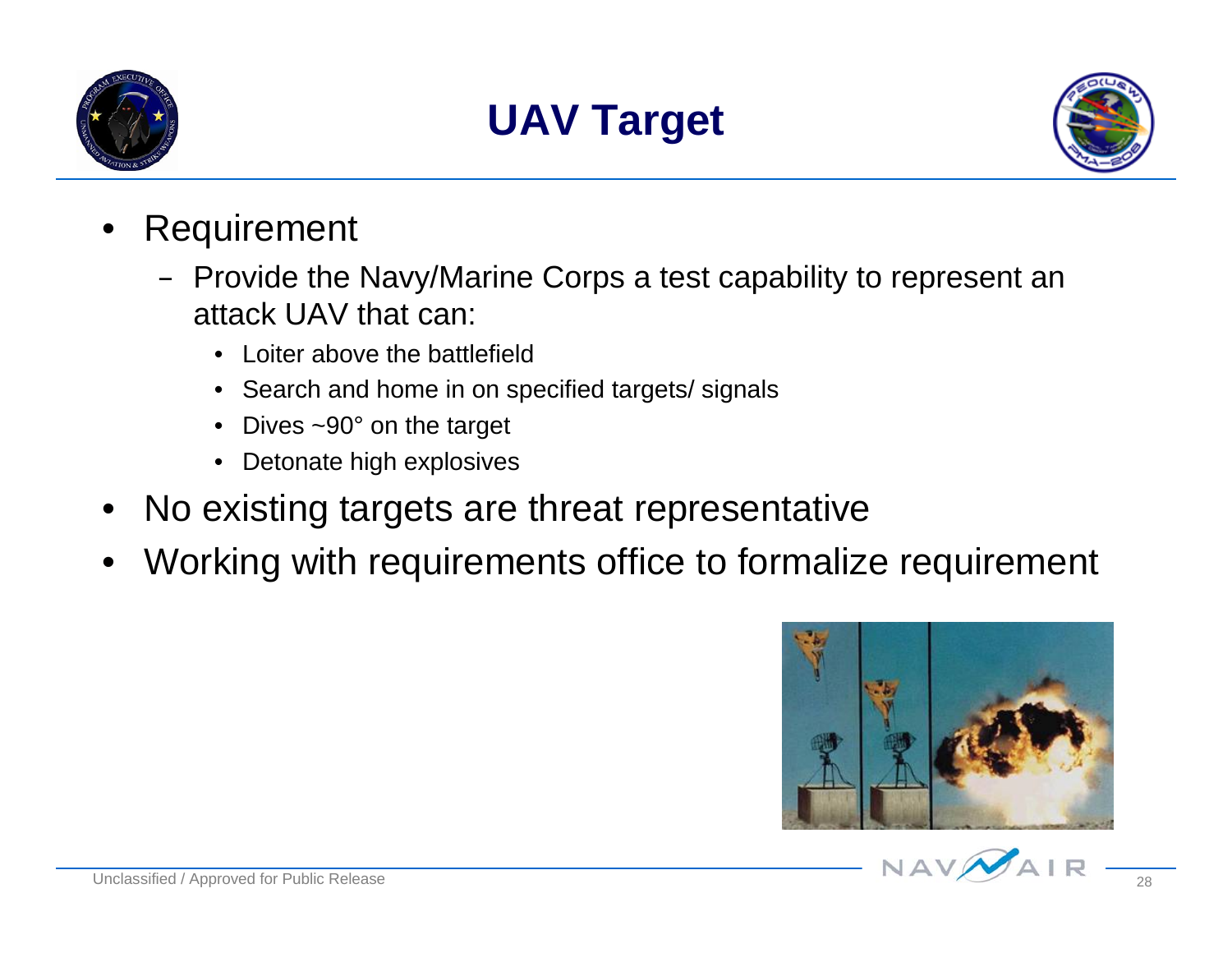



### **Target Control System**

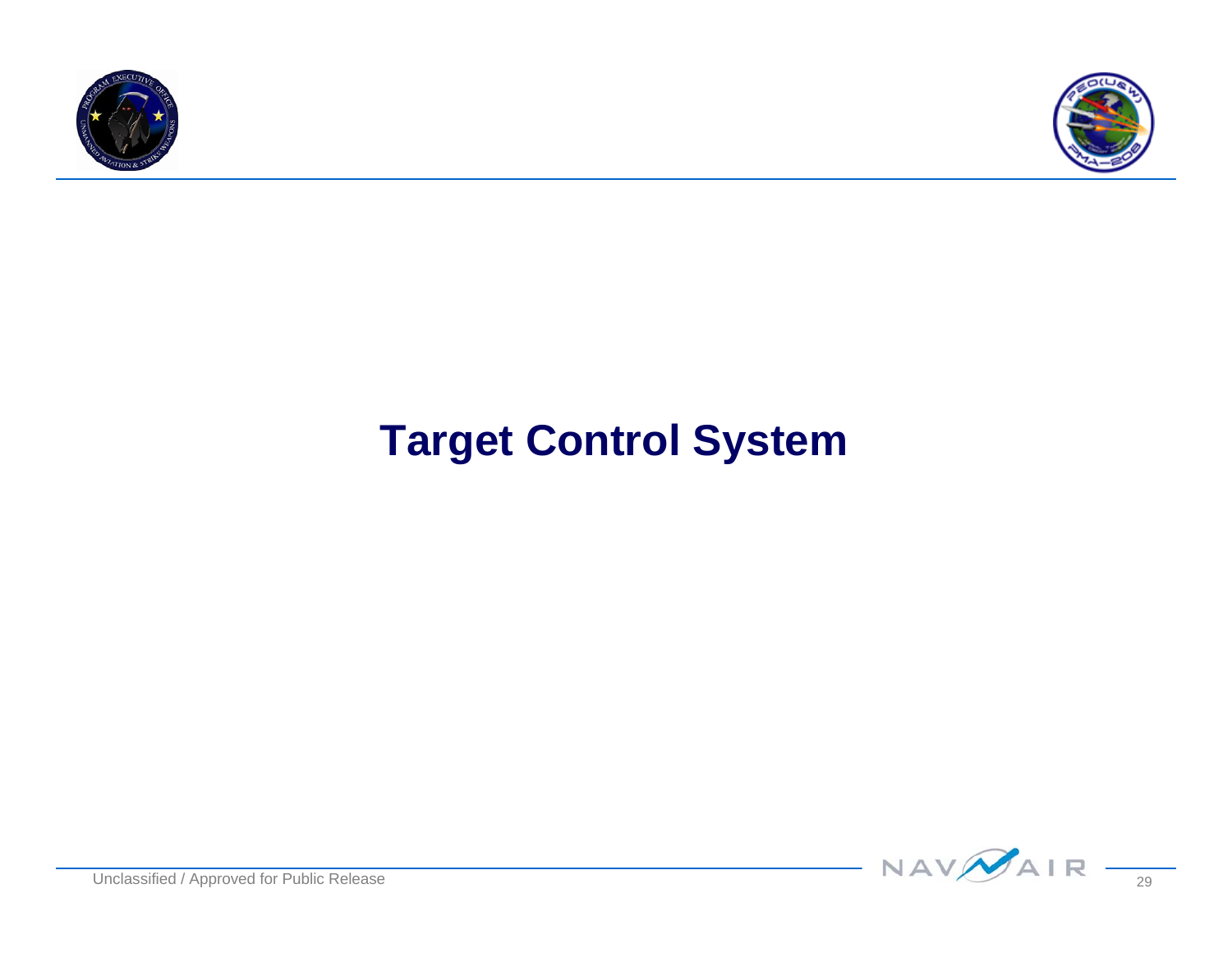

### **System for Naval Target Control UHF 360 – 380 MHz**



#### **Current: SNTC System Future: SNTC System**



•**UHF 435–450 MHz**

•**Single Frequency at a time**

•**BQM-74/BQM-34 capable/HSMST/QST-35 Sea-**

**borne Targets**

- •**Low transponder cost**
- •**200 nmi line of sight**
- •**330 nmi via Relay**
- •**Training/T&E**

# **UHF 360-380 MHz Upgrade**

• Recommended primary user status by Navy Marine Corp. Spectrum Center (NMSC)

> • 250-300 KHz bandwidth available to accommodate full scale capability and future system growth

•**UHF 360-380 MHz**

- •**Changes Freq to avoid interference**
- •**BQM-74/BQM-34 capable**
- •**HSMST/QST-35 Sea-borne targets capable**
- •**Low transponder cost**
- •**200 nmi line of sight**
- •**330 nmi via Relay**
- •**Training/T&E**

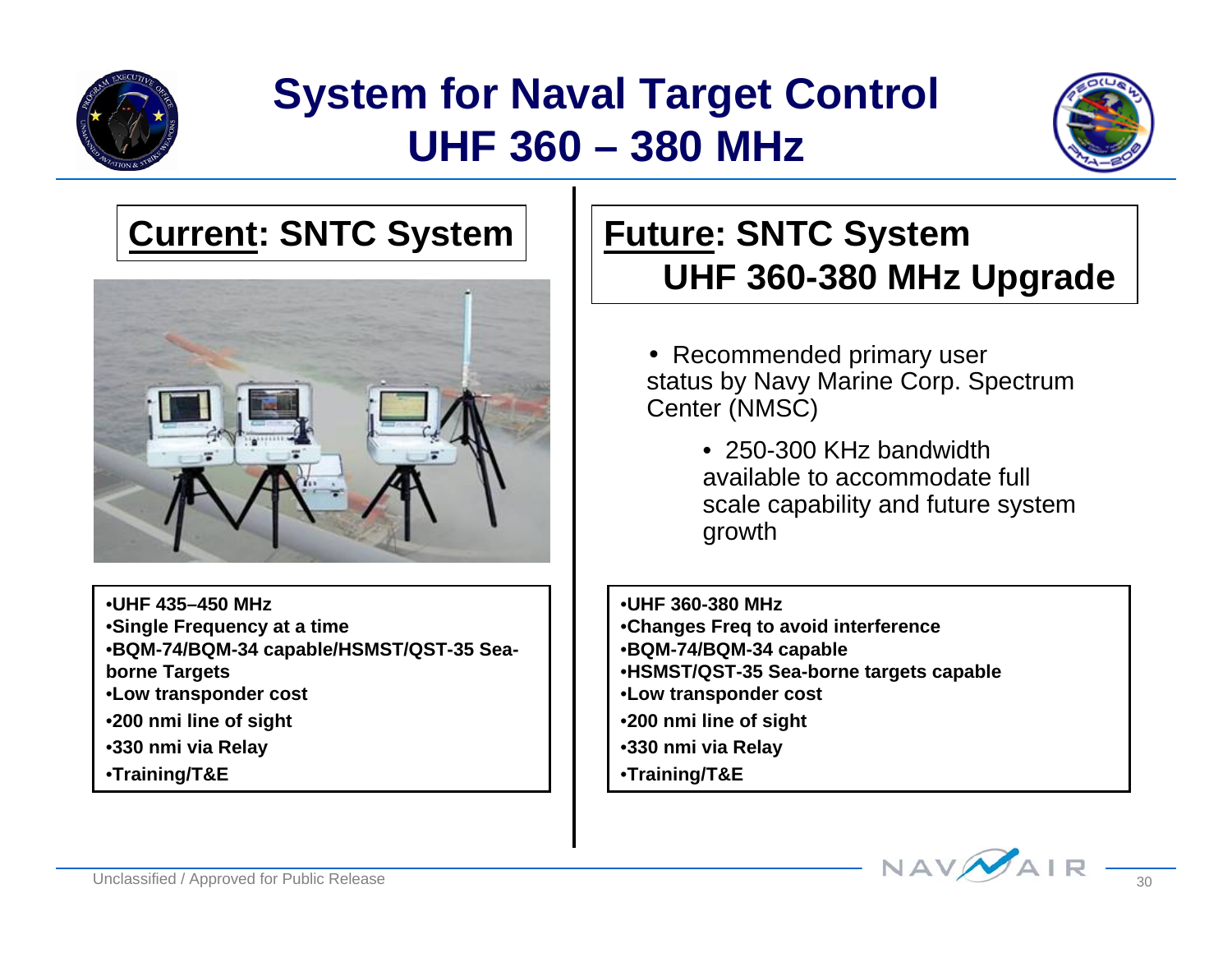

### **Target System Challenges**



#### **Evolution of the threats**

- Supersonic dive
- Asymmetric threats
- Enhanced threat capability
- **Stealth**
- Scramjet . . . *Mach 5 and beyond*

#### **Programmatic**

- Cost control acquisition & operations
- Meeting evolving requirements more extensive and accurate representation of threat
- **Obsolescence**
- Reconfiguration, reuse, and versatility
- Inventory management

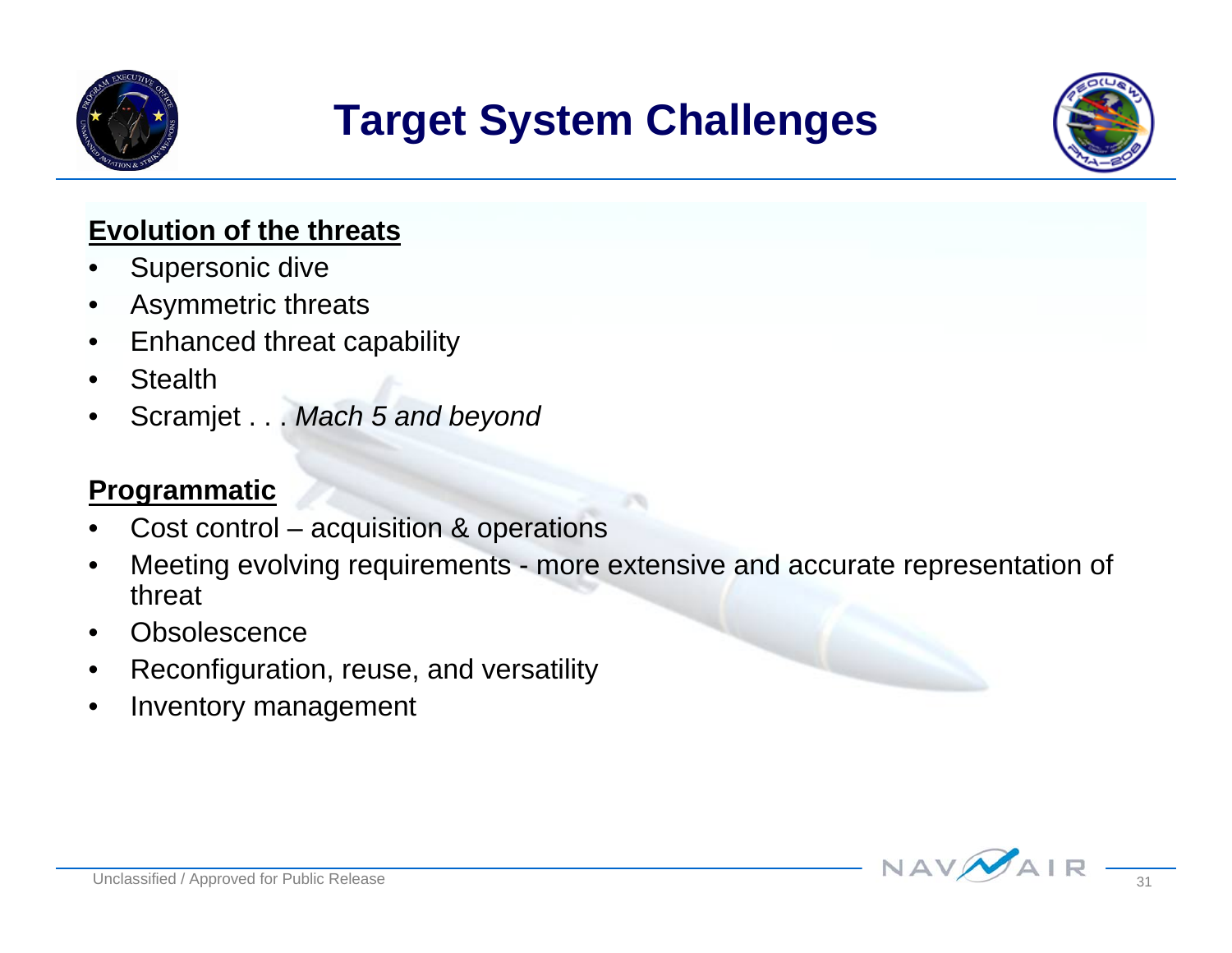





*The threats will continue to evolve. The Navy Target Team will continue to work with all stakeholders to provide required threat representations to meet the needs of developmental testing, operational evaluation and Fleet training.*

**Teaming with our Industry partners and Service counterparts is key to our continued success**

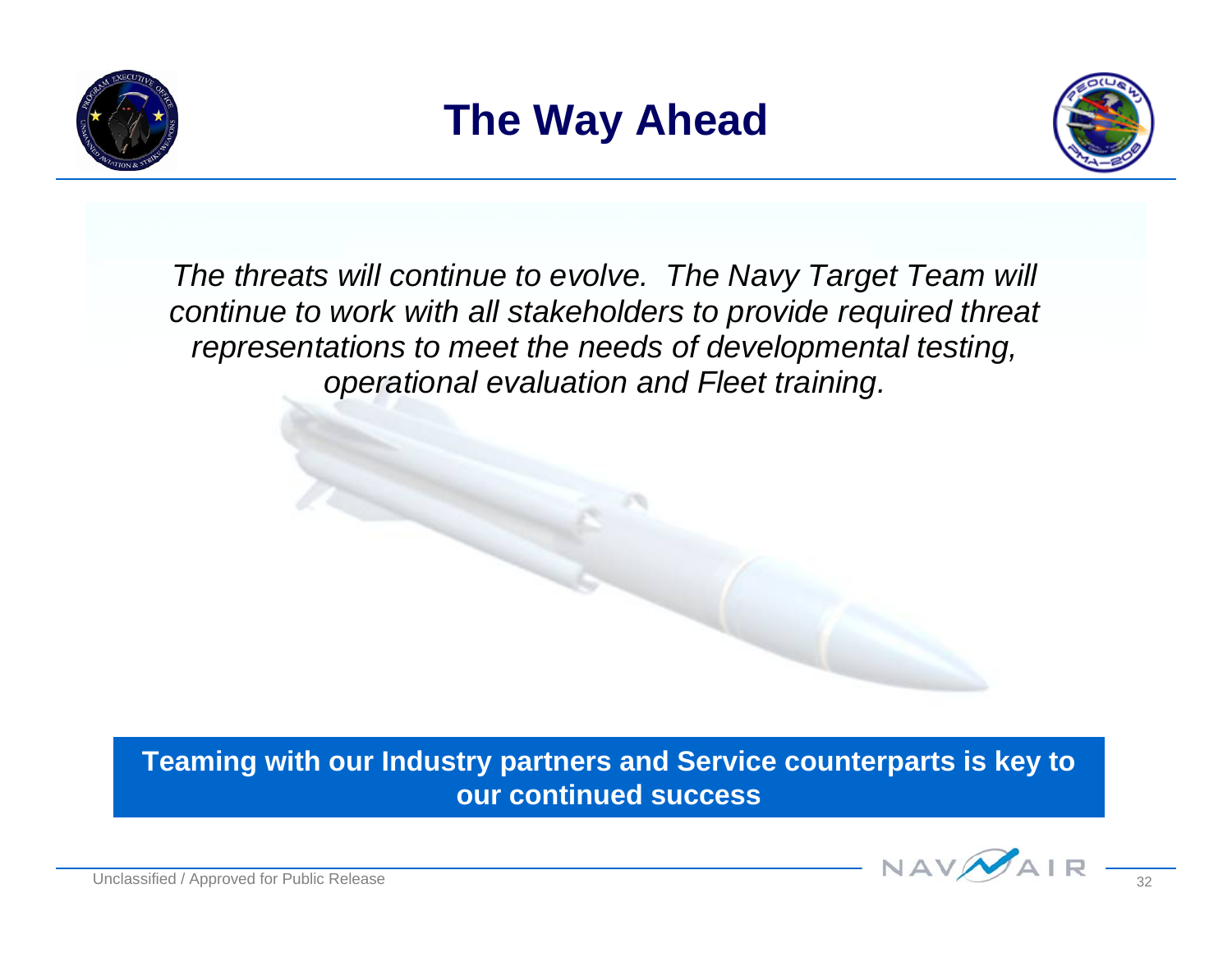



### **Back-Ups**